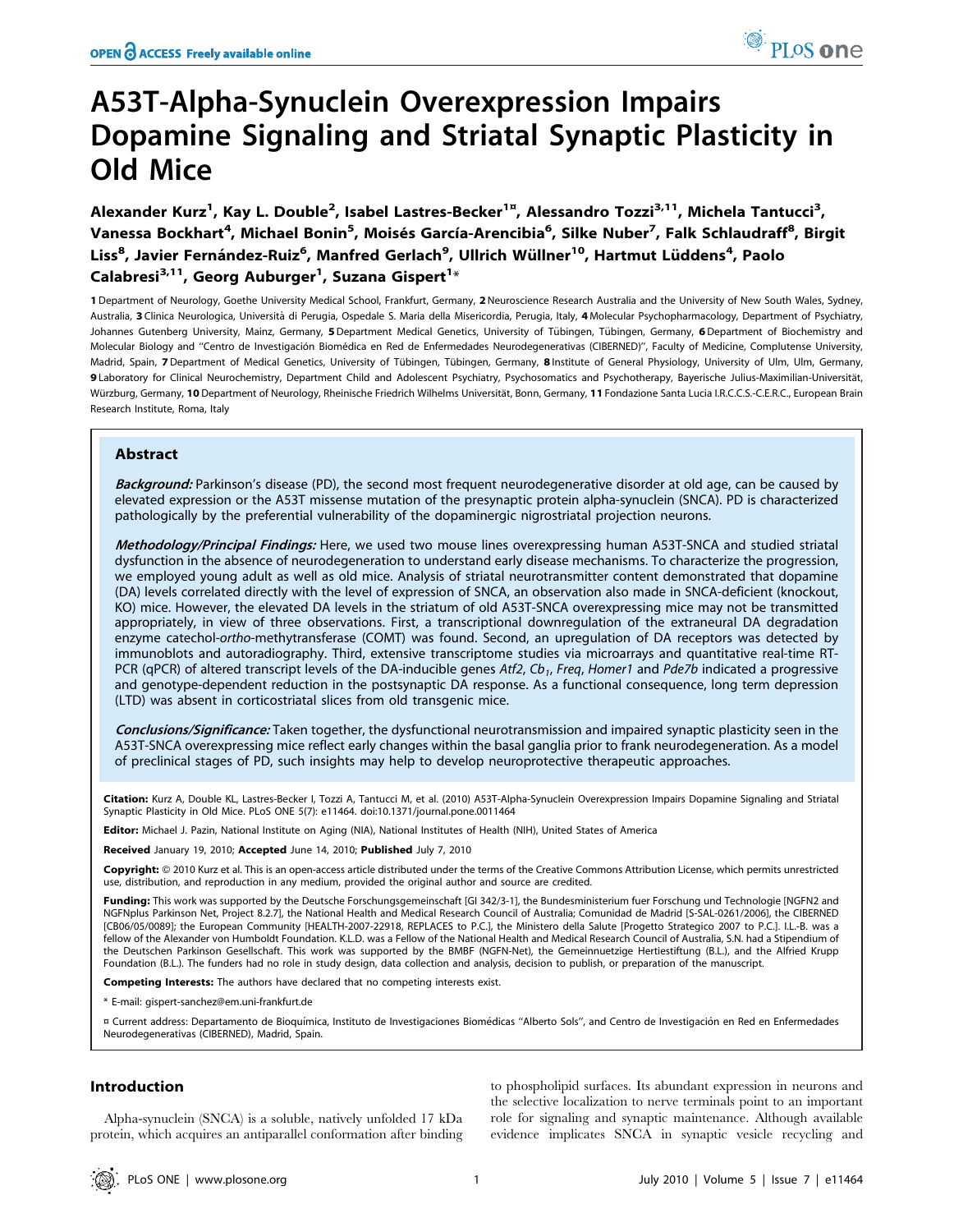neurotransmitter release in interaction with the vesicle cochaperone cysteine-string protein- $\alpha$  (CSP $\alpha$ ) [1,2], its detailed function is not yet understood.

SNCA missense mutations, such as A53T, as well as increased expression of wild-type (WT) SNCA result in rare forms of Parkinson's disease (PD) characterized by early-onset and autosomal dominant inheritance [3,4]. Undefined factors trigger the aggregation of WT-SNCA within neurites and the cytoplasm of degenerating neurons to form so-called Lewy bodies and Lewy neurites which are microscopically visible in nearly all variants of PD, provoking the concept that SNCA oligomerization plays a key role in the neurodegenerative cascade [5]. While microscopic SNCA aggregates appear particularly early in the brainstem and the olfactory bulb [6], it is the preferential loss of dopamine (DA) secreting nerve terminals in the striatum and the corresponding cell bodies in the substantia nigra (SN) pars compacta [7] which underlies the deficits in spontaneous movement activity characteristic of PD patients.

Imaging studies of early stage PD have shown that the progressive loss of dopaminergic terminals and DA signaling in the striatum is accompanied by compensatory receptor hypersensitivity of the postsynaptic medium spiny neurons (MSNs) evidenced by increased DA receptor D1 and D2 (DRD1 and DRD2) levels [8].

In animal studies, striatal neurons respond to altered DA signaling with changes in second messenger levels and transcriptional activity. DA-regulated gene expression modulates postsynaptic excitability in the striatum [9] and synaptic plasticity as a correlate of learning [10], until eventually loss of MSN spines occurs [11].

In PD patients, the dynamic adaptations of striatal neurons to reduced dopaminergic innervation and to chronic pharmacological substitution of DA are likely to influence the clinical symptoms of the disease, the therapeutic benefit as well as the adverse long term effects such as dyskinesias [12].

To study the initial and progressive pathogenic effects of SNCA on intact dopaminergic terminals in vivo, we aged two independent transgenic mouse lines (PrPmtA and PrPmtB) overexpressing human A53T-SNCA at levels which do not result in visible protein aggregates, nor in neuronal loss within the dopaminergic nigrostriatal projection [13].

Our data indicate that dopaminergic neurotransmission is altered in several ways. Striatal DA levels were modulated by SNCA expression levels, suggesting presynaptic dysfunction in old A53T-SNCA overexpressing mice with DA elevation. Furthermore, both the transcriptional downregulation of the extraneural DA metabolizing enzyme catechol-ortho-methyltransferase (COMT) and the upregulation of postsynaptic DA receptors (DRD1 and DRD2) suggest that diminished amounts of DA in the extracellular space result in compensatory efforts to maximize the postsynaptic signal.

Finally, a decreased postsynaptic transcriptional response to DA was documented with extensive transcriptome microarray profiles and quantitative real-time RT-PCR (qPCR) in transgenic mice at old age, pointing to a progressive impairment of metabotropic glutamate receptor (mGluR)-induced endocannabinoid-mediated synaptic plasticity. This finding was supported by electrophysiological studies demonstrating impaired corticostriatal long term depression (LTD).

Taken together, our approach with aged mice elucidates at the molecular level how A53T-SNCA overexpression in the nigrostriatal projection may affect synaptic strength and integrity.

#### Results

# No evidence of neurodegeneration, but insolubility of alpha-synuclein is detectable in the mouse mutants studied

Similar transgene expression levels were documented in the nigrostriatal projection of the PrPmtA and the PrPmtB mouse line at old age, regarding the transcript levels in midbrain (Fig. 1A) and the protein levels in striatum (Fig. 1B). The expression of



Figure 1. Human A53T-alpha-synuclein mRNA and protein expression at old age. Bar graphs depicting mRNA levels and protein levels of transgenic human A53T-alpha-synuclein. (A) Overexpressing mouse lines PrPmtA and PrPmtB exhibit similar mRNA levels of transgenic human A53Talpha-synuclein in the midbrain at old age. (B) Accordingly, these mice show no differences in the protein levels of transgenic human A53T-alphasynuclein in the striatum, the target area of the nigrostriatal projection. Data was normalized to the loading control (Tbp transcript or beta-actin protein) and to the mean values of PrPmtA mRNA or PrPmtA protein levels, respectively, and presented as bar graphs.  $N=3$  animals/genotype. ''pc'' = positive control (human brain protein medley/#635301, Clontech); ''nc'' = negative control (mouse brain extract/#sc-2253, Santa Cruz Biotechnology).

doi:10.1371/journal.pone.0011464.g001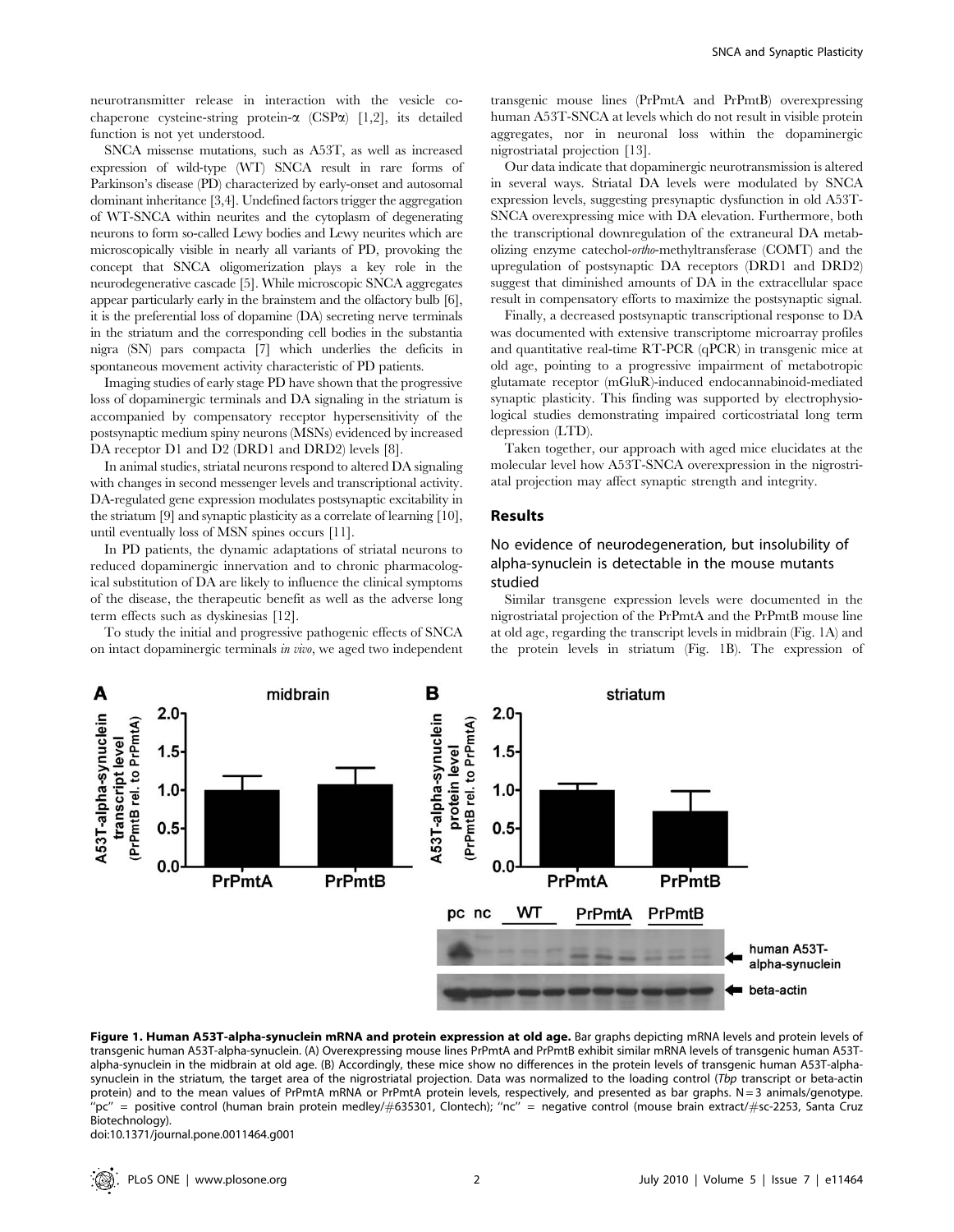endogenous mouse SNCA and transgenic human A53T-SNCA in the striatum of PrPmtA, PrPmtB or KO animals was also similar at young and old age (Fig. S1). Counts of tyrosine hydroxylase (TH) positive dopaminergic neurons in consecutive sections throughout the entire SN of PrPmtA, PrPmtB or KO animals did not demonstrate any significant differences in nigral neuron numbers (data not shown). Furthermore, TH immunoblots demonstrated a similar level of dopaminergic innervation to the striatum at both ages (Fig. S1). These data are in agreement with our previous findings of a lack of neurodegeneration during the life span of our A53T-SNCA overexpressing mice [13] and suggest that these animals represent a milder form or an earlier stage of pathology compared with other SNCA-overexpressing mouse models which exhibit progressive striatal nerve terminal loss and dopaminergic axon degeneration [14,15,16].

In PD, the neurodegeneration correlates to the aggregation of alpha-synuclein, which can be detected microscopically or by sequential fractionation of soluble versus insoluble proteins. Although immunogold electron microscopy had been unable to demonstrate alpha-synuclein aggregates in our A53T-SNCA overexpressing mice, we now used an antibody (Mc42) specifically directed against the alpha-synuclein NAC fragment which is involved in the aggregation and analyzed the presence of insoluble alpha-synuclein species. Insoluble monomeric bands were clearly found, while insoluble higher molecular forms were faintly present in the nigrostriatal tissue of some, but not all aged PrPmtA and PrPmtB mice, similar to human PD tissue (Fig. S2). Such insoluble alpha-synuclein bands were absent from the cortex and olfactory bulb of aged animals and also from nigrostriatal tissue of young animals or old WT littermates (data not shown). Although the faint high molecular species of insoluble alpha-synuclein may be insufficient for microscopical demonstration, these data are compatible with a mild or early stage of pathogenesis.

# Striatal DA concentration correlates with SNCA expression levels in old mice

In view of previous data suggesting neuronal dysfunction rather than neurodegeneration in our A53T-SNCA transgenic mice [13], we assessed the effect of A53T-SNCA overexpression on dopaminergic neurotransmission by measuring DA steady state levels in striatal tissue homogenates using high pressure liquid chromatography (HPLC). Although a deficit of DA signaling would be expected in animals which model clinically manifest PD, significant increases in DA concentrations were found in both A53T-SNCA overexpressing mouse lines (PrPmtA: +32%, n = 5,  $p = 0.011$ ; PrPmtB:  $+34\%$ ,  $n = 5$ ,  $p = 0.013$ ; HPLC method 1), compared with age-matched controls  $(n = 6)$  at old age (method 1). This observation was surprising and in contrast to a previously documented 30% reduction of striatal DA in 3 months old mice overexpressing an amino-acid 1–120 fragment of SNCA under control of the TH promoter [16] and a 29% reduction of striatal DA in 13–23 months old double mutant A30P/A53T-SNCA overexpressing mice [15].

To validate our finding, additional mice were bred, dissected and assayed with a similar HPLC protocol in a different laboratory (HPLC method 2). Again, significantly enhanced DA concentrations were detected at old age (PrPmtA:  $+15\%$ , n = 7, p = 0.013) while a trend towards increased striatal DA was seen in young animals (Fig. 2A and 2B). Consistent significant changes of the DA metabolites DOPAC (3,4-dihydroxyphenylacetic acid) and HVA (homovanillic acid) were not observed (data not shown). Since the DA alteration is cumulative and becomes significant only at old age (Fig. 2B), we speculate that it represents an indirect effect.

Thus, A53T-SNCA overexpression appears to enhance striatal DA levels before the advent of neurodegeneration.

Conversely, analyses of old SNCA-deficient (knockout, KO) mice demonstrated a 27% reduction of striatal DA  $(n=5,$  $p = 0.012$ ; method 1), an observation also confirmed in the independent laboratory (35% DA reduction,  $n = 7$ ,  $p = 0.002$ ), while young animals exhibited less reduction of striatal DA (Fig. 2C and 2D show the combined data). In studies of independent KO mouse lines, a reduction of striatal DA was also observed in young [17,18], as well as in old [19] animals. Taken together, our findings indicate that altered striatal DA occurs in synaptic dysfunction due to SNCA gene dosage variation, not only after nerve terminal degeneration.

# Increased striatal dopamine is accompanied by reduced Comt expression

To understand whether the increased DA steady state level in the striata of old A53T-SNCA overexpressing mice is accompanied by enhanced synthesis, decreased degradation or altered compartmentalization of DA, the expression levels of different enzymes and transporters responsible for DA homeostasis were determined (Table S1). Expression changes of the dopamine transporter (Dat) and the vesicular monoamine transporter 2 (Vmat2) which were reported to correlate to DA distribution anomalies between synaptic cytosol, vesicles and the synaptic cleft [20,21] were not detectable in our qPCR assessment of these candidate genes. However, a highly significant decrease of the transcript levels of the DA degradation enzyme COMT was observed in both A53T-SNCA overexpressing mouse lines (Fig. 3; PrPmtA:  $-30\%$ , n = 6, p = 0.0005 and PrPmtB:  $-26\%$ , n = 7, p = 0.0018).

In view of the extraneural localization of this enzyme, this transcriptional downregulation probably represents a response of the surrounding glia to abnormal DA levels in the extracellular space.

## Dopamine receptors DRD1 and DRD2 are upregulated in the striatum of old A53T-SNCA overexpressing mice

Since Comt reduction seems a plausible effort to enhance DA signaling, we asked whether the increased striatal DA affects signaling in old A53T-SNCA overexpressing mice. To elucidate the postsynaptic response to DA, expression levels of the main D1 like and D2-like DA receptors in the striatum DRD1 and DRD2 were measured by two independent techniques. In the striatum of old PrPmtA mice, clearly significant upregulations of DRD1 (1.63 fold in [<sup>3</sup>H]-SCH23390 autoradiography, Fig. 4A; 1.88-fold in immunoblots, Fig. 4C) and of DRD2 (1.48-fold in [3H]-spiperone autoradiography, Fig. 4B; 1.92-fold in immunoblots, Fig. 4D) were observed, while in the striatum of PrPmtB mice of similar age, the upregulation was smaller and significant only in autoradiography (1.34-fold in [3 H]-SCH23390 autoradiography, Fig. 4E; 1.13-fold in [3 H]-spiperone autoradiography, Fig. 4F), but not in immunoblots with non-linear enhanced chemiluminescence detection (data not shown). Upregulation of DA receptors and postsynaptic hypersensitivity are known compensatory efforts associated with deficient DA signaling [8]. The enhanced DA receptor levels together with the downregulated Comt expression therefore may indicate a cellular effort to compensate abnormal DA signal transduction.

## Overexpression of A53T-SNCA changes Homer1 expression in several brain regions

It remained unclear whether the reduction of Comt and the upregulation of the DA receptors were sufficient to compensate the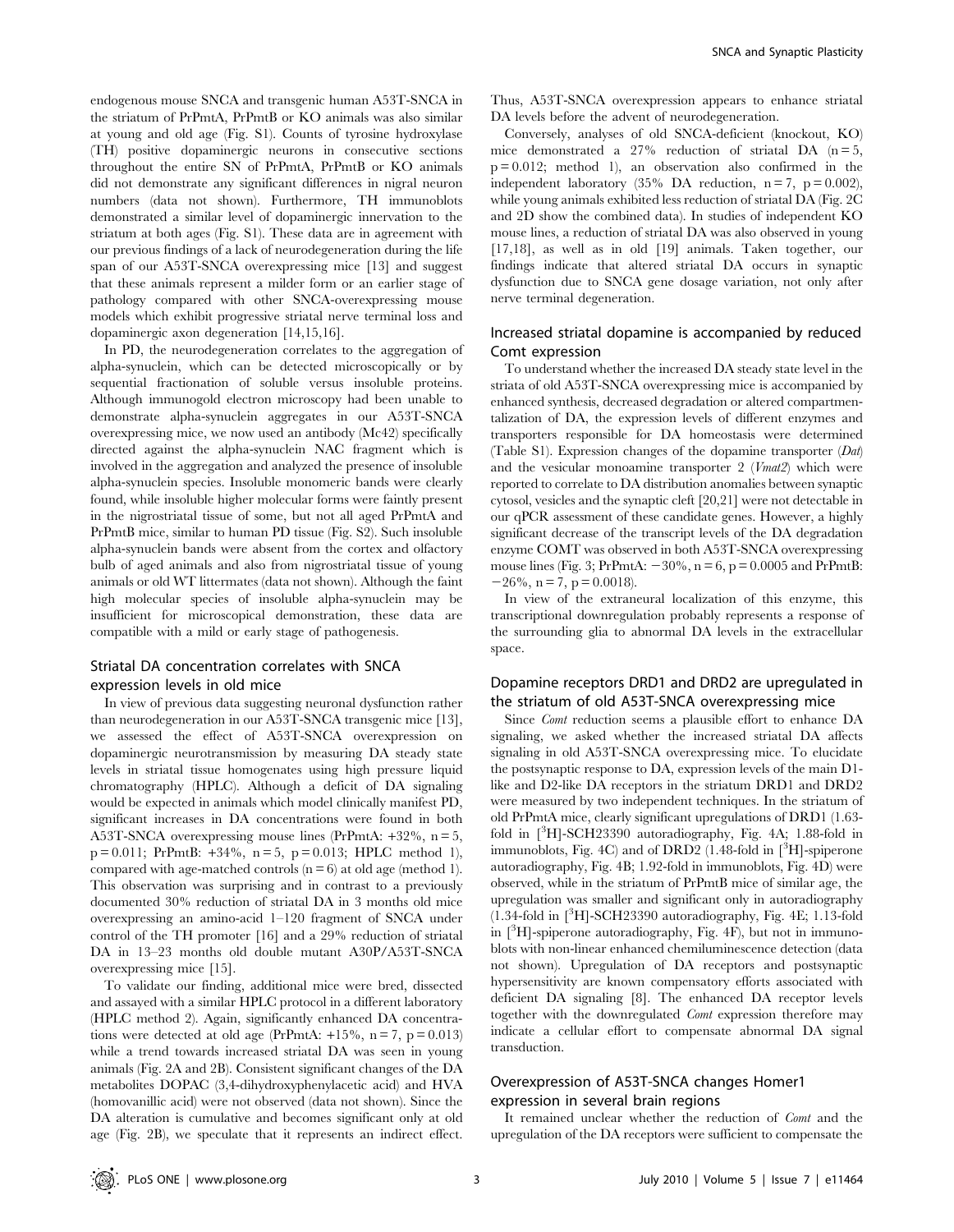

Figure 2. DA levels in striatal homogenates correlate to SNCA expression level. Bar graphs illustrating the dopamine levels in both A53T-SNCA overexpressing mouse lines (PrPmtA and PrPmtB), the alpha-synuclein-deficient line (KO) and corresponding wild-type (WT) animals analyzed in striatal tissue homogenates via HPLC. Increases of striatal dopamine (DA) levels were observed in young animals as a trend (A) and in old animals with high significance (B) for both A53T-SNCA overexpressing mouse lines. Correspondingly, in the SNCA-deficient (KO) mice, a smaller decrease of striatal DA levels was observed in young animals (C) which progressed in old KO animals (D). Statistical significance is reflected via asterisks (\* p<0.05; \*\*  $p<0.01$ ; \*\*\*  $p<0.001$ ). doi:10.1371/journal.pone.0011464.g002

dysfunction in DA signaling. To investigate the progression of pathology in a hypothesis-free manner, extensive profiling of the transcriptome was undertaken to screen for expression changes (i) induced by the A53T-SNCA genotype in several brain regions and ages or (ii) induced progressively over time, occurring consistently



Figure 3. Reduced Comt transcript levels in striata of both transgenic lines at old age. Bar graph illustrating the reduced transcript levels for the extraneural dopamine degradation enzyme catechol-ortho-methyltransferase (Comt) in the striatum of both A53T-SNCA overexpressing mouse lines (PrPmtA and PrPmtB). Statistical significance is reflected via asterisks (\*\* p<0.01; \*\*\* p<0.001).<br>Expression changes were analyzed with the 2<sup>- $\Delta\Delta$ Ct</sup> method [52]. doi:10.1371/journal.pone.0011464.g003

and selectively only in the striatum of both transgenic lines, but not in WT striatum or any other brain region of the three mouse lines under study. All microarray data discussed in this publication have been deposited in the NCBI's database Gene Expression Omnibus (GEO) and are accessible through GEO series accession number GSE20547.

On a total of 54 oligonucleotide microarray chips representing over 39,000 transcripts each, we compared 17 PrPmtA and 15 PrPmtB with 22 WT RNA extracts. Separate comparisons were performed for striatum, midbrain/brainstem and cerebellum. Tissues from young versus old animals were compared for each brain region and mouse line. In view of the small fold changes expected from complex tissues such as brain, an extensive biomathematical workup including RMA-based normalization, fitting with a linear model, statistical ANOVA-based evaluation, stringent filtering, and representation of individual transcript changes per brain region in a decision matrix were applied to suppress background and to reveal the consistent effects. Overall, the gene expression pattern was very similar and only few alterations correlated to genotype or to progression with age (data not shown).

All data were first filtered to identify transcript regulations which correlated with the mutant genotype at both ages in all tissues. In this analysis, we found a significant effect of A53T-SNCA overexpression only on the transcript levels of *Homer1* and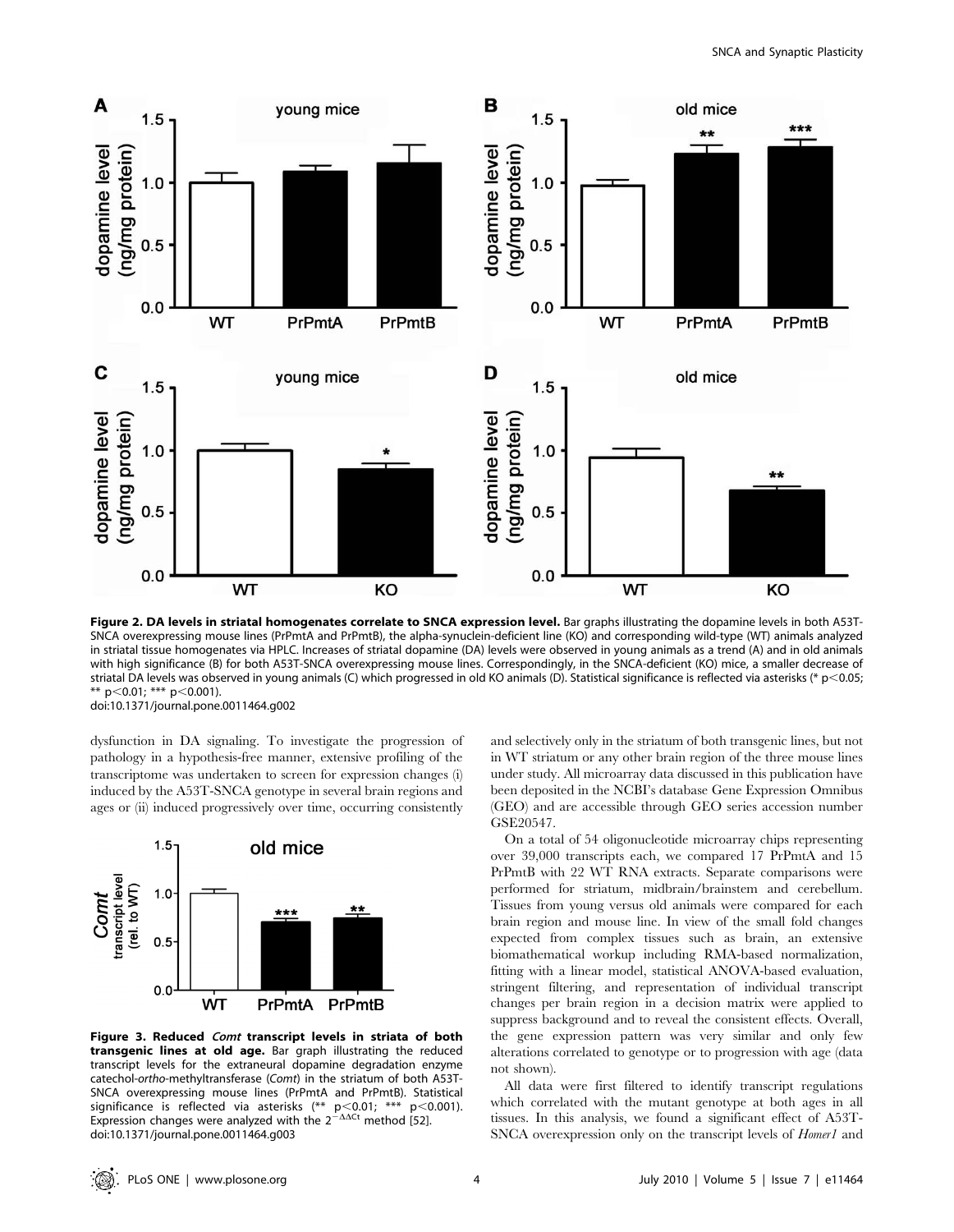

Figure 4. Autoradiography and immunoblot reveal elevated striatal DRD1A and DRD2 levels. Increased levels of DRD1A in lines PrPmtA (A; 1.63-fold; p,0.0001; 3 mice/genotype; slices: WT n = 39, PrPmtA n = 38) and PrPmtB (E; 1.34-fold; p,0.0001; 2 mice/genotype; slices: WT n = 44, PrPmtA n = 40), as well as increased levels of DRD2 in lines PrPmtA (B; 1.48-fold; p<0.0001; 3 mice/genotype; slices: WT n = 35, PrPmtA n = 36) and PrPmtB (F; 1.13-fold; p<0.034; 2 mice/genotype; slices: WT n = 30, PrPmtA n = 25) were observed at old age. Independent data validation was successful in immunoblot experiments employing striatal protein extracts of old PrPmtA mice for DRD1A (C; 1.88-fold;  $p = 0.001$ ; WT n = 4, PrPmtA  $n = 4$ ) and DRD2 (D; 1.92-fold;  $p = 0.004$ ; WT  $n = 4$ , PrPmtA  $n = 4$ ) normalized to the beta-actin/GAPDH loading control, while the elevation did not reach significance for PrPmtB derived samples (data not shown). Student's t-test was employed for all statistical analyses. PSL = photo-stimulated luminescence; pc = positive control (mouse brain extract/#sc-2253, Santa Cruz Biotechnology). Statistical significance is reflected via asterisks (\* p<0.05; \*\* p<0.01; \*\*\* p<0.001). doi:10.1371/journal.pone.0011464.g004

the less characterized Slc16a12, C330006P03Rik (downregulated), Hspa1b, Myef2, and D14Ertd171e (upregulated). HOMER1 proteins have an established role for glutamatergic corticostriatal neurons and in the morphogenesis of dendritic spines, assembling group I mGluRs (mGluR1 and mGluR5) and coupling them with inositol 1,4,5-trisphosphate (IP3) receptors and ion channels, while excessive synaptic activity or DRD1 agonists induce the dominant negative isoform HOMER1a as an immediate early gene (IEG)

[22]. Alterations in the expression of *Homer1* in A53T-SNCA overexpressing mice from an early age in several brain areas may reflect altered activity and plasticity at excitatory synapses.

## Striatum-specific expression changes with age represent a progressively diminished DA response

The second biomathematical workup filtered expression changes with progression from young to old age occurring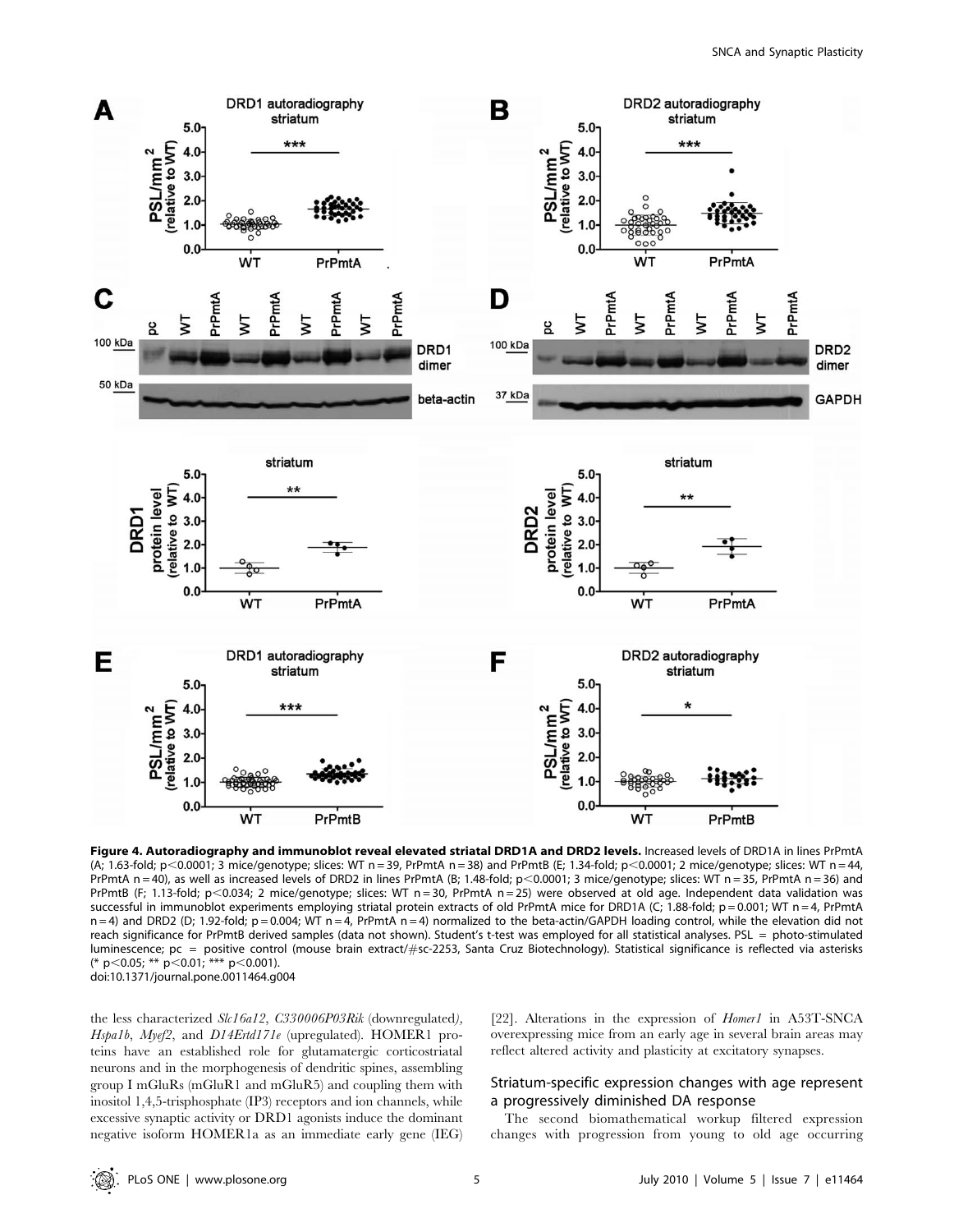exclusively in the striatum of PrPmtA and PrPmtB mice, but not in the brainstem/midbrain or cerebellum, nor in WT tissues. Reflecting a positive control, the aging effect both in WT and mutant mice resulted consistently in all three brain regions in a significant upregulation of the astrocyte hypertrophy and neural atrophy marker glial fibrillary acidic protein (Gfap), together with immunity- and aging-relevant lysozyme transcripts  $(Lz)$ -s and  $Lyzs$ , and a significant downregulation of the imprinted, maternally expressed microRNA transcript gene trap locus 2 (Gtl2) (Table S2). In contrast, the transcript levels of 57 nonanonymous genes showed an expression change from young to old age selectively in the striatum of lines PrPmtA and PrPmtB, but not in the striatum of WT controls or in other brain regions (Table S2; references are included on various genes with established roles in DA neurotransmission, striatal synaptic plasticity and PD). Several of these transcripts are known to change expression in response to DA signaling, and invariably the changes observed were consistent with a diminished striatal DA response in PrPmtA and PrPmtB mice. Consistent reductions were observed in transcript levels of cannabinoid receptor 1 ( $Cb_1$  or Cnr1, 0.39-fold), ephrin B2 (Efnb2, 0.49-fold), frequenin (Freq, 0.64-fold), Homer1 (Homer1, 0.5-fold) and phosphodiesterase 7B (Pde7b, 0.37-fold). Furthermore, a reduction was observed for the cyclic adenosine monophosphate (cAMP)-dependent transcription factor 2 (Creb2 or Atf2, 0.44 fold), a gene known to be suppressed after axotomy of nigrostriatal neurons and in manifest PD.  $CB<sub>1</sub>$ , EFNB2 and HOMER1 have an established role in retrograde synaptic signaling, while ATF2 and PDE7B relate to cAMP second messenger levels downstream of DA receptors. In addition to HOMER1,  $CB_1$  is implicated in mGluR-induced, endocannabinoid-mediated synaptic plasticity of excitatory synapses of the striatum such as LTD [23]. Thus, the transcriptome data suggest that A53T-SNCA overexpression leads to a progressively diminished postsynaptic DA response and altered synaptic plasticity in the striatum.

# Independent techniques support the diminished transcriptional response to DA in striatum

To extend this extensive transcriptome survey, we first employed radioactive in situ hybridization and receptor autoradiography to quantify the transcript and protein level of  $CB<sub>1</sub>$  at its site of synthesis in the striatum and its sites of destination after anterograde axonal transport to the SN pars reticulata and the globus pallidus (GP).  $CB_1$  expression is known to be induced in response to chronic DA administration [24,25]. Confirming the microarray data in the striatum of old A53T-SNCA overexpressing mice, the  $Cb_1$  transcript level was significantly reduced by 15.4% (Fig. 5A, white arrow) in in situ hybridization experiments. Furthermore, receptor autoradiography experiments showed that  $CB<sub>1</sub>$  binding levels in the SN and the GP were reduced by  $43.3\%$ (Fig. 5B, white arrow) and 20.2% (Fig. 5C, white arrow), respectively.

Second, we employed qPCR to analyze several striatal transcript levels in old A53T-SNCA overexpressing mice in comparison with corresponding WT and found significant downregulations of  $Atf2$  (PrPmtA:  $-19\%$ , p = 0.0299; PrPmtB:  $-31\%$ , p = 0.0014),  $Cb_1$  (PrPmtA:  $-32\%$ , p = 0.0471), *Homer1* (PrPmtA:  $-55\%$ , p $\leq 0.0001$ ; PrPmtB:  $-19\%$ , p = 0.0348) and  $Pde7b$  (PrPmtB:  $-28\%$ , p = 0.0344), genes known to be induced by DA signaling (Table S3). These results suggest that the old A53T-SNCA overexpressing mice exhibit a diminished DA response, despite cellular efforts to maximize DA signaling. We assume that the observed striatal transcriptome changes are secondary effects of compromised DA signaling through nigrostriatal A53T-SNCA overexpression since human SNCA immunoreactivity in the striatum of PrPmtA and PrPmtB mice is detectable only in synapses, but not in neurites or cell bodies [13].



Figure 5. Decreased Cb<sub>1</sub> expression on transcript and protein level. In situ hybridization and receptor autoradiography in A53T-SNCA overexpressing versus WT mice at old age show decreased levels of the cannabinoid receptor 1 (Cb<sub>1</sub>) mRNA in striatum (A; white arrow) and of CB<sub>1</sub> protein in the substantia nigra (B; white arrow) as well as the globus pallidus (C; white arrow). Scale bar: 1 mm. doi:10.1371/journal.pone.0011464.g005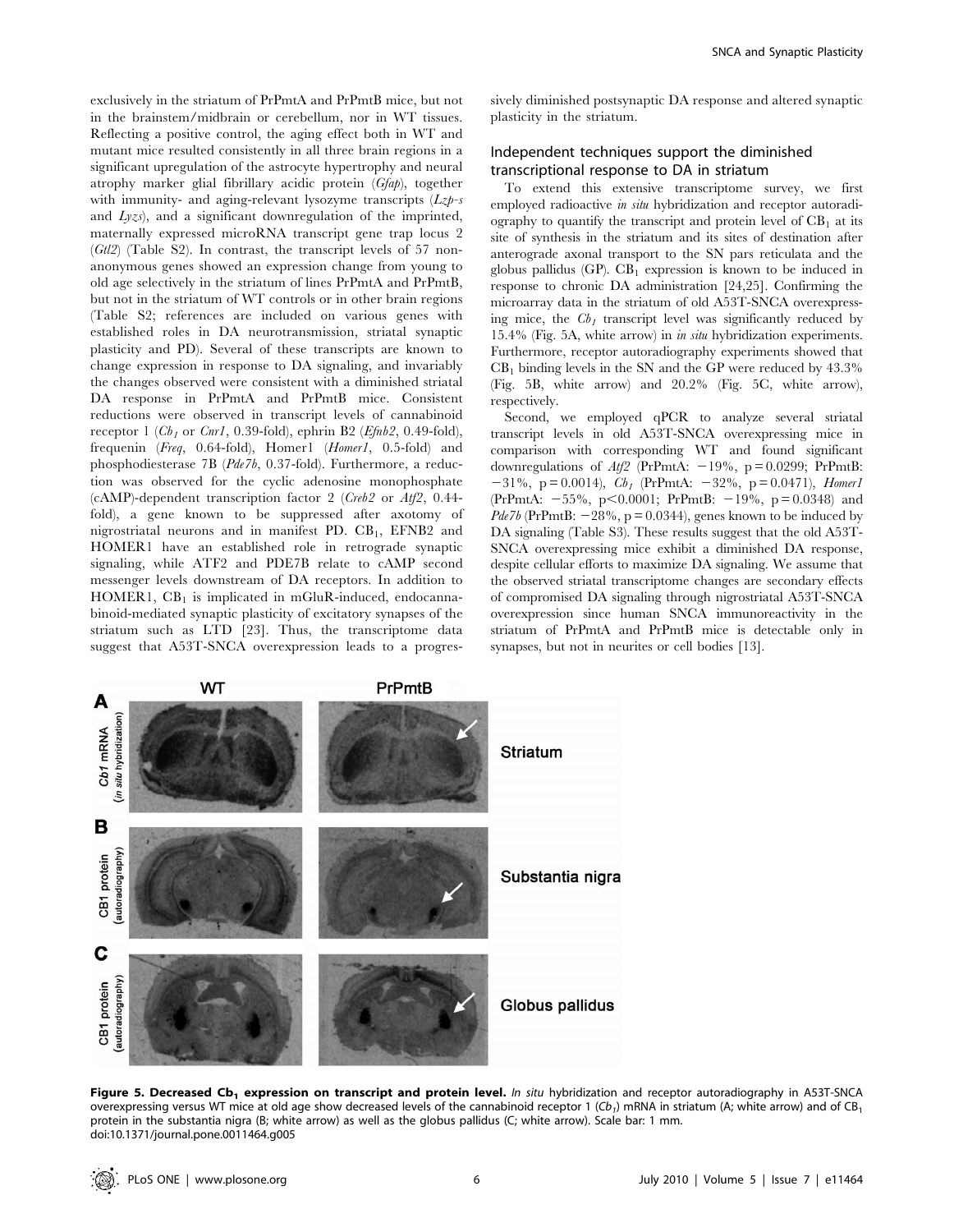Interestingly, also a parallel effort focusing on human PD midbrain to characterize the pathological expression profile of individual dopaminergic neurons confirmed dysregulation of Freq (Fig. S3). This independent evidence indicates that our mouse approach correctly identified a signaling molecule implicated in the human disease.

# Normal electrophysiological properties of striatal neurons in WT and A53T-SNCA overexpressing mice

Since the molecular data suggest altered dopaminergic modulation of striatal neurons and since dopaminergic synapses modulate the signaling at glutamatergic corticostriatal projections, we decided to perform a functional assessment of striatal postsynaptic responses. In order to first assess a functional role of A53T-SNCA in the regulation of intrinsic membrane properties, single cell recordings were obtained from corticostriatal slices prepared from WT and mice of both transgenic lines. Only neurons electrophysiologically identified as spiny neurons were considered for these experiments [26]. Whole-cell patch-clamp recordings showed that intrinsic membrane properties of striatal neurons were similar in the three groups tested and closely resembled the electrical activity described previously for rat striatal spiny neurons [27,28,29]. Indeed, the average resting membrane potential was  $-87\pm3$  mV (n = 6) in WT,  $-87\pm4$  mV (n = 4) in PrPmtA and  $-85\pm5$  mV (n = 4) in PrPmtB mice. In all three groups neurons were silent at rest. The injection of positive current through the recording pipette induced a similar tonic firing discharge in all groups (Fig. 6A). Membrane rectification was present in the three groups. Striatal field potentials (FP) in WT, PrPmtA and PrPmtB mice were evoked every 10 sec by stimulating the cortical glutamatergic afferents to the striatum. Increasing stimulation levels (voltage: 20–48 V; duration: 200 µsec) of the corticostriatal pathway evoked FP of similar increasing amplitude in the three groups under investigation as shown in the plot of the input-out curves (Fig. 6B). Thus, the intrinsic excitability of striatal neurons in old A53T-SNCA overexpressing mice appears to be unchanged.

## Lack of induction of corticostriatal long term depression in A53T-SNCA overexpressing mice

Assessing the suggestion of altered synaptic plasticity in the transcriptome profile on a functional level, we studied LTD in corticostriatal slices from PrPmtA, PrPmtB and WT mice. A typical FP was recorded by an extracellular electrode following a single stimulation delivered from a stimulating electrode. At the beginning of each experiment, we measured the basal FP amplitude for 15–20 min. After the identification of a FP showing stable baseline amplitude, three trains of stimuli (100 Hz) were delivered. As previously described [26], this experimental protocol induced a LTD of FP amplitude which reached a steady state within 15 min from the tetanic stimulation (Fig. 6D, filled circle; FP reduction at 30 min:  $-18.6 \pm 1.9$ %, n = 15).

Conversely, while tetanic activation of cortical fibers showed significant LTD of the FP amplitude in WT animals, in PrPmtA and PrPmtB mice the FP did not show any long term change of synaptic efficacy (Fig. 6D). Figure 6C shows traces obtained from three single experiments recorded from slices prepared from representative PrPmtA, PrPmtB and WT mice. In the traces from the WT group the high frequency stimulation (HFS) induced a LTD (Fig. 6C, upper traces) while in the PrPmtA and PrPmtB groups LTD was completely absent (Fig. 6D, middle and bottom traces). LTD normally depends on the presence of physiological levels of DA and the D2 DA receptor activation is a permissive

factor for LTD induction [30]. In order to valuate a possible effect of DA accumulation on corticostriatal LTD in PrPmtA and PrPmtB mice, we performed a set of experiments in the presence of the D2 DA receptor antagonist L-sulpiride  $(5 \mu M)$ . However, also in these conditions HFS did not produce any long-term change of FP amplitude in PrPmtA and PrPmtB mice  $(n = 4, ...)$  $p$  $>$ 0.05, data not shown).

Thus, the electrophysiological data corroborate the conclusion from transcriptome studies and indicate a progressive impairment of synaptic plasticity in the striatum.

## **Discussion**

In view of a large body of controversial in vitro data on the physiological and pathological role of the presynaptic protein SNCA for dopaminergic signaling, this study characterized long term in vivo effects of SNCA mutations in the nigrostriatal dopaminergic projection of mice. We analyzed two independent transgenic mouse lines (PrPmtA and PrPmtB) using the neuronspecific prion protein (PrP) promoter to overexpress human A53T-SNCA. This missense mutation is responsible for the PARK1 variant of PD (3). An approximately 1.5-fold enhanced expression level mimics the SNCA gene duplication which causes the PARK4 variant of PD [4] and corresponds to the overexpression level observed in the nigrostriatal projection of these two transgenic mouse lines. Interestingly, despite the presence of two pathogenic SNCA mutations, these mice do not develop visible alphasynuclein aggregation or detectable neuron loss during their twoyear life span, but they display a progressive deficit in spontaneous locomotion, with unchanged coordination and strength [13]. These features mirror the characteristic movement impairment in PD which is due to deficient striatal DA signaling. In the current study we investigated the molecular mechanisms in the striatum which may underlie this movement deficit and neural dysfunction. Of course, A53T-SNCA overexpression would affect neural function also outside the nigrostriatal projection, but this model system is particularly well characterized and these mice were specifically generated and characterized with regard to the transgene presence in the substantia nigra and striatum.

Our observation of increased DA content in the striatum of old A53T-SNCA overexpressing mice was unexpected, but is similar to findings that the triple KO of the Parkinson genes PINK1, Parkin and DJ-1 results in an elevation of striatal DA in the absence of neurodegeneration [31]. Increased DA levels in the absence of neurodegeneration were also reported for PD mouse models deficient only in Parkin (PARK2) [32] and in some in vitro studies of A53T-SNCA [20,33,34]. In contrast, old SNCA overexpressing mice with visible protein aggregates and a loss of nerve terminals exhibit a reduction of striatal DA (15, 16). Our transgenic mice do not exhibit overt neurodegeneration, visible protein aggregation [13], a reduction in striatal TH (Fig. S1) or any genotype-dependent increase in the Gfap transcript (as a biomarker of astrocytosis, neurodegeneration and aging; Table S2). The progressively increased striatal DA levels observed in these animals (Fig. 2A and 2B) may thus be an early consequence of A53T-SNCA overexpression prior to overt neurodegeneration. Although it cannot be excluded that the observed increases in striatal DA reflect a toxic gain-of-function of the A53T-SNCA mutation, the observation of decreased striatal DA content in old SNCA-KO mice in this study (Fig. 2C and Fig. 2D) and also by an independent group [19] suggests a physiological modulation of DA content by the expression level of SNCA.

In the striata of A53T-SNCA overexpressing mice, DA signals in the extracellular space appear to be abnormal considering the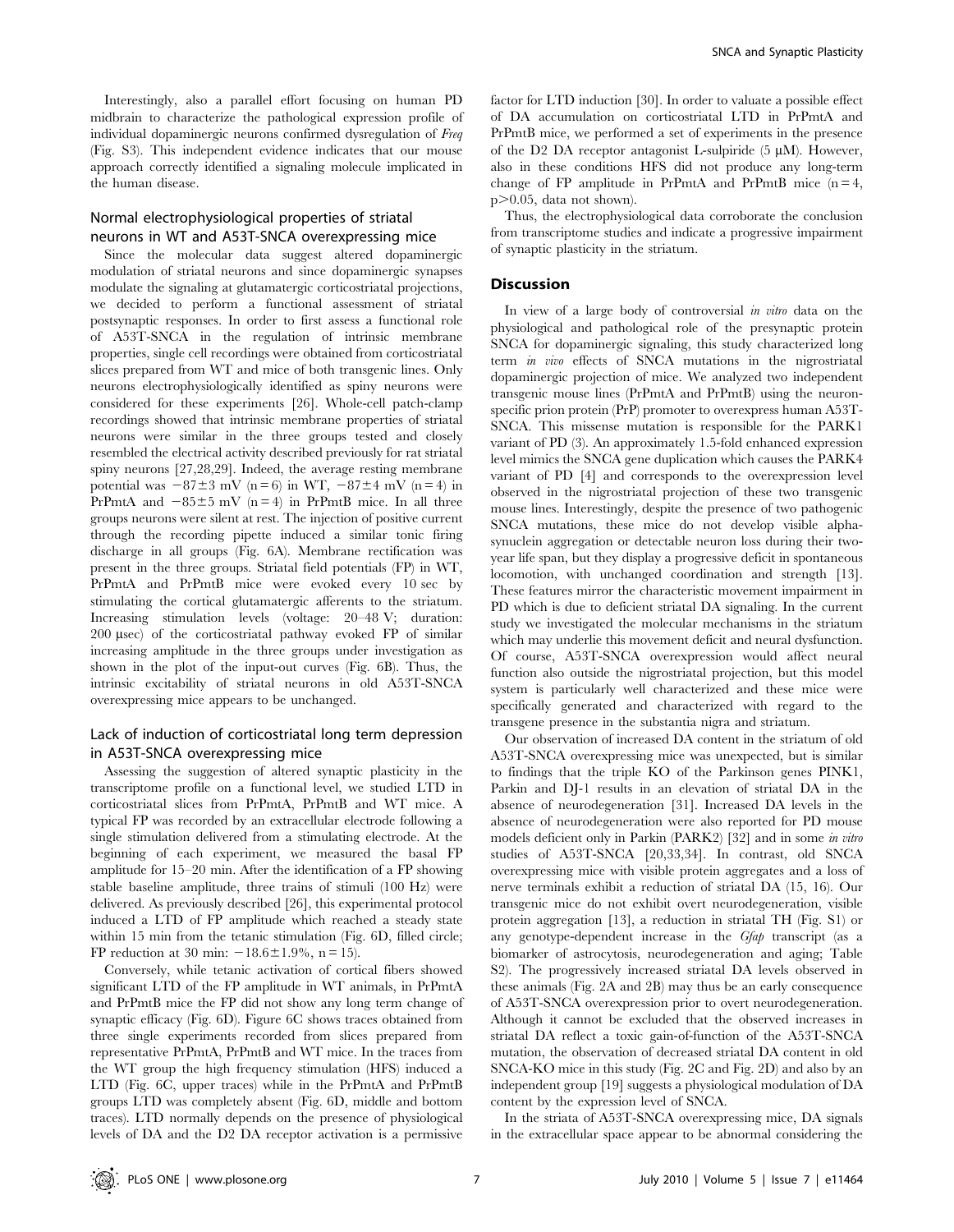

Figure 6. Electrophysiological analysis demonstrates absent long term depression (LTD) in corticostriatal slices of old mice. Voltage traces of striatal medium spiny neurons (MSNs) recorded in whole-cell patch-clamp during hyperpolarizing and depolarizing steps of current. Note the similar firing pattern discharge in the representative WT, PrPmtA and PrPmtB neuron (A). Graph showing a similar input-output curve of striatal field potential (FP) evoked by 200 usec stimuli of increasing voltage intensities applied on corticostriatal fibers in WT, PrPmtA and PrPmtB mice (B). Representative examples of corticostriatal FP acquired 10 min before high frequency stimulation (HFS) protocol and 40 min after HFS in WT, PrPmtA and PrPmtB mice (C). Time-course of FP amplitudes showing the induction of LTD only in WT mice, whereas no long-lasting change of the FP amplitude in PrPmtA and PrPmtB mice is monitored up to 40 min following the HFS protocol application (D). The significance level was established at  $p<0.001$  (\*\*) and  $p<0.0001$  (\*\*\*). doi:10.1371/journal.pone.0011464.g006

upregulation of postsynaptic DA receptors and the transcriptional downregulation of extraneural COMT. Both events might constitute a compensatory effort to enhance dopaminergic signaling in response to pathologically low DA release or high DA reuptake. Indeed, also the DA accumulation might constitute a similar compensatory effort to enhance DA signaling. The notion of altered DA reuptake is conceivable in view of previous reports of protein association between SNCA and the dopamine transporter (DAT) [35]. On the other hand, a release problem also seems possible in the light of recent reports that deficiency in alpha- and gamma-synuclein leads to increased striatal DA release and a hyperdopaminergic phenotype [36]. Current evidence indicates that presynaptic SNCA acts together with the cochaperone CSPa at the soluble NSF attachment protein receptor (SNARE) complex to regulate the exocytosis of neurotransmitter vesicles [1].

In spite of these progressive compensatory efforts, the analysis of striatal transcription suggests that the postsynaptic DA response is diminishing over time. The molecular profile of the striatal agerelated changes was obtained through hypothesis-free, extensive transcriptome studies of striatal versus brainstem/midbrain and cerebellar tissue in young and old mice, and was validated by independent experiments utilizing qPCR, in situ hybridization and receptor autoradiography. Genotype analysis of all 54 microarray chips showed primarily Homer1 changes which correlated with the A53T-SNCA genotype in brain regions beyond the striatum by as early as 6 months of age. HOMER1 modulates synaptogenesis through its role as a scaffold protein for mGluRs. In contrast to the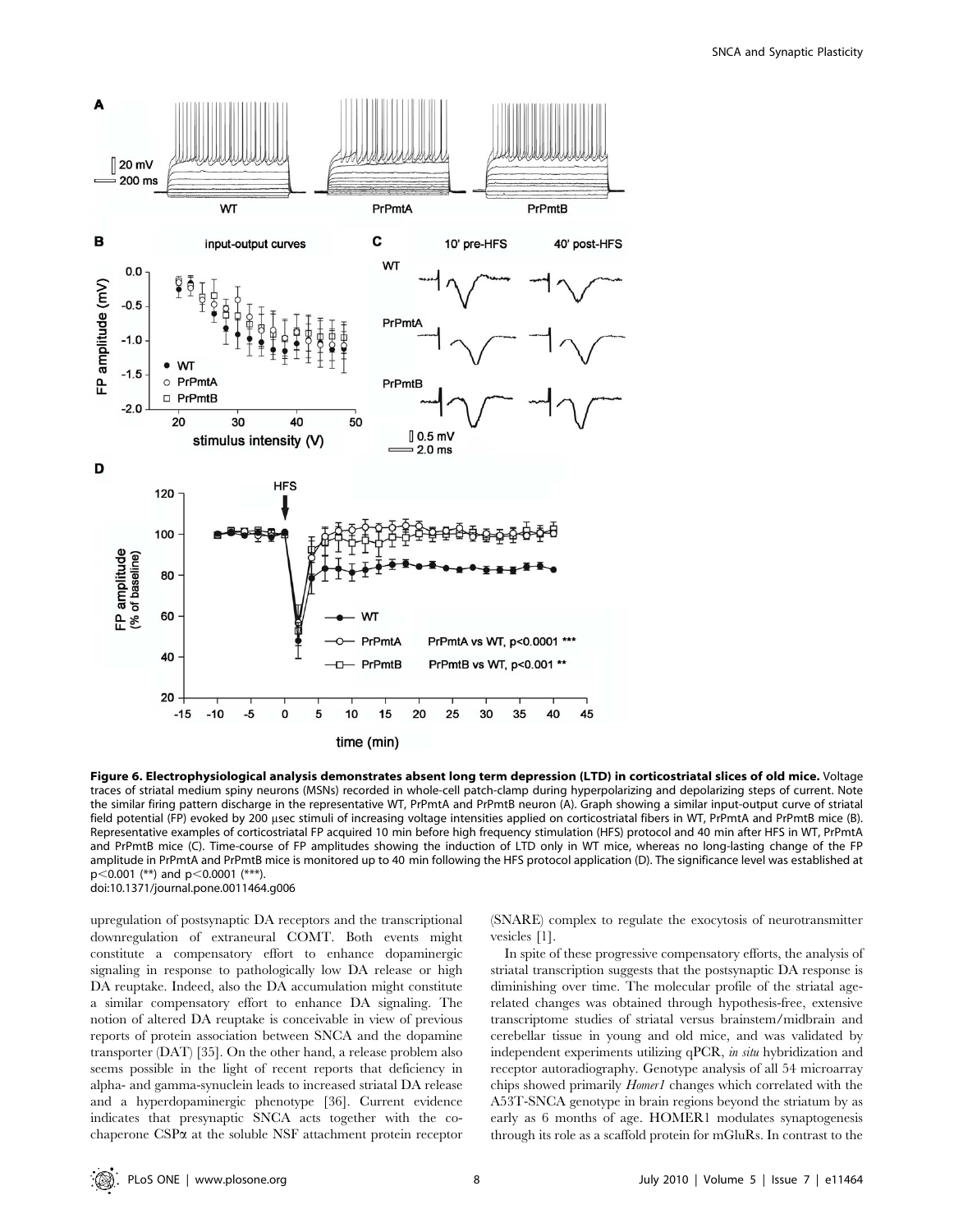constitutively expressed long splice variants HOMER1b/c, the short splice variant HOMER1a is induced by neurotransmission activity as an IEG, acts as endogenous negative modulator of the  $mGluR/IP<sub>3</sub>$  receptor signaling complex and prevents excessive glutamate-induced neuronal activity [37]. The observation of genotype-dependent alterations of Homer1 transcript levels thus suggests that A53T-SNCA overexpression affects glutamate neurotransmission throughout the brain and that *Homer1* expression is a useful marker of this effect. Within the striatum, the most striking changes were observed in several transcripts known to be regulated by dopaminergic innervation. DA signaling induces expression of the mGluR modulator HOMER1a [38,39],  $CB_1$ [24,25] and PDE7B [40]. Conversely, reduced expression levels of striatal Homer1 and mGluR1a were previously observed after dopaminergic neuron death in the neurotoxic 1-methyl-4 phenyl-1,2,3,6-tetrahydropyridine (MPTP) model of PD [41], while animals with nigrostriatal denervation exhibit DA supersensitivity and abnormal expression of several IEGs, such as HOMER1a [9]. Axotomy of nigrostriatal dopaminergic neurons is reported to suppress the expression of Atf2 [42,43]. Therefore, the reduced transcript levels of all these genes in the striatum of old A53T-SNCA overexpressing mice indicate a progressively diminished postsynaptic DA response.

Our electrophysiological investigation was carried out since DA,  $CB<sub>1</sub>$  and mGluRs are known prerequisites of LTD, the most prominent form of synaptic plasticity in the striatum, particularly for the indirect pathway MSNs. Striatal LTD requires the activation of DA receptors and mGluRs with the consequent release of endocannabinoids and a long-lasting inhibition of neurotransmitter release [23,30,44]. Neurotoxic DA depletion in animal models of end-stage PD is associated with a decrease in striatal synaptic plasticity, which progresses to a loss of spines and glutamatergic synapses on indirect pathway neurons [11]. The present analysis of genetic mouse models of PD demonstrates that loss of LTD is associated with the A53T-SNCA mutation or SNCA protein overexpression.

How can pathogenesis be induced, while visible Lewypathology is undetectable and insoluble alpha-synuclein is mainly monomeric in our mice? We speculate that increasing degrees of alpha-synuclein overexpression would first saturate all interaction sites within its physiological localizations such as the synapse and also the somatodendritic compartment, before solubility becomes impaired and then reversible as well as irreversible aggregation processes take place. In the synapse, an alpha-synuclein gain-of-physiological-function would interfere with the cycling of neurotransmitter vesicles [45] and could lead to an accumulation of dopamine, as was recently observed also in C. elegans [46].

In conclusion, our findings (summarized in Fig. 7) demonstrate that A53T-SNCA overexpression in the murine nigrostriatal system is associated with a syndrome of progressive synaptic dysfunction, in the absence of neurodegeneration. This striatal dysfunction is evident by an enhancement of DA levels, a reduced expression of the extraneural DA degradation enzyme COMT and an upregulation of postsynaptic DA receptors, three abnormalities which may constitute compensatory efforts to maximize signal strength. Further, we identified Homer1 as molecular biomarker of this dysfunction and demonstrated a progressive impairment of synaptic plasticity at the molecular and electrophysiological level. Taken together, we suggest that these



Figure 7. Synopsis of progressively abnormal synaptic signaling in old A53T-SNCA striata. This schematic illustration summarizes the progressive pathology of a striatal MSN dendritic spine. The MSN is innervated by nigrostriatal dopaminergic input where the presence of pathogenic overexpressed A53T-SNCA causes elevated presynaptic DA. In glia cells, the DA degradation enzyme COMT is transcriptionally downregulated, suggesting altered extracellular turnover of DA. Postsynaptically, the upregulation of DRD1A and DRD2 and the decreased transcript levels of several DA-inducible genes suggest a progressively diminishing striatal DA response. In parallel, the plasticity of corticostriatal glutamatergic synapses is affected through retrograde signaling, leading to the absence of LTD. doi:10.1371/journal.pone.0011464.g007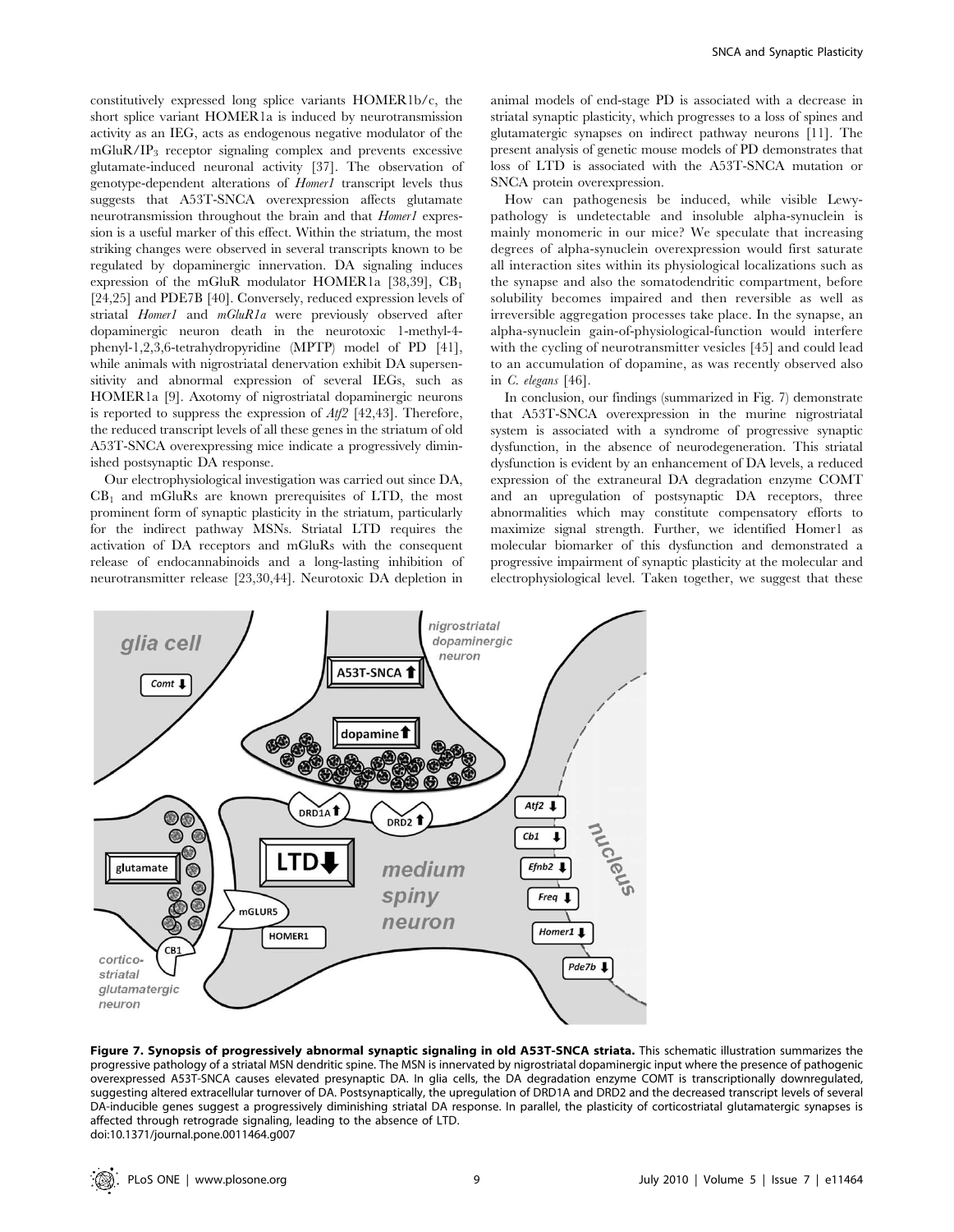mice exhibit subtle changes in dopaminergic neurotransmission prior to the advent of neurodegeneration, and may thus be useful to understand molecular mechanisms occurring in early stages of the disease and to evaluate preventive therapies.

## Materials and Methods

## Animal welfare

Mice were housed at the FELASA-certified Central Animal Facility (ZFE) of Frankfurt Goethe University Medical School according to the animal husbandry guidelines of the German Animal Welfare Act, the Council Directive of November 24<sup>th</sup>. 1986 (86/609/EWG) with Annex II and the ETS123 (European Convention for the Protection of Vertebrate Animals).

All the experiments were conducted in conformity with the European Communities Council Directive of November 1986 (86/609/ECC).

#### Animal breeding and dissection

Mice overexpressing A53T-SNCA and mice lacking endogenous SNCA were prepared as previously described [13,47]. Animals were housed in the same room under 12/12 h light/dark cycle with food and water ad libitum. The two mouse lines overexpressing A53T-SNCA, PrPmtA and PrPmtB, were compared with their background strain FVB/N as WT controls while the SNCA-deficient (KO) mouse line was compared with its background strain 129sv/ev as WT control. Two age groups were analyzed for each genotype; 6-month-old animals represented adult animals prior to the development of motor impairment (young age), while at least 18-month-old animals exhibiting mild motor impairments represented the early stage of clinically manifest disease (old age). Following cervical dislocation, brainstem/midbrain, striatum and cerebellum were dissected, frozen in liquid nitrogen and stored at  $-80^{\circ}$ C for molecular and biochemical analyses or fixed in 4% paraformaldehyde for immunohistochemistry. For *in situ* hybridization and autoradiography, brains were frozen in 2-methylbutane cooled in dry ice and then sliced in 20 mm-thick coronal sections, according to the Lehmann mouse brain atlas [48]. Sections were thaw-mounted onto RNase-free gelatin/chrome alum coated slides and dried briefly at 30 $^{\circ}$ C and stored at  $-80^{\circ}$ C until use. Adjacent sections were stained with cresyl-violet to verify the anatomical position.

#### Immunoblots

Following tissue homogenization with radioimmunoprecipitation assay (RIPA) buffer (50 mM TRIS pH 8.0, 150 mM NaCl, 1% Triton X-100, 0.5% Na-deoxycholate, 0.1% SDS) supplemented with complete protease inhibitor cocktail (Roche, Mannheim, Germany), samples were incubated at  $4^{\circ}C$ , rotating for 20 min. Homogenates were centrifuged for 15 min at 4,500  $g$ and  $4^{\circ}$ C and supernatants were collected. 20  $\mu$ g of protein were separated in 10–12% tris-glycine polyacrylamide, depending on the size of the protein to be detected, and transferred onto a polyvinylidene fluoride (PVDF) membrane (Bio-Rad, Munich, Germany). Membranes were blocked with 5% fat-free milk in phosphate buffered saline/Tween (PBS/T; 0.1%), for 1 hour (h) at room temperature (RT) and incubated with the primary antibody [anti-SNCA, 1:500 dilution (#610787, BD Transduction Laboratories, San Jose, CA, USA); anti-SNCA [4B12], 1:200 dilution (#1904, abcam); anti-TH, 1:1,000 dilution (#P40101, Pel-Freez, Rogers, AR, USA); anti- $\beta$ -actin, 1:15,000 dilution (#A5441, Sigma Aldrich, Hamburg, Germany)] in PBS/T overnight at  $4^{\circ}C$ , washed 3 times with PBS/T and incubated with the secondary antibody (alkaline phosphatase conjugated anti-mouse antibody,

1:15,000 dilution (#NA931V, GE Healthcare, Munich, Germany) for 1 h at RT. After washing, the secondary antibody was detected with a chemiluminescent substrate (Pierce SuperSignal West Pico Chemiluminescent; Thermo Fisher Scientific Inc., Rockford, IL, USA). Densitometric analyses utilized TotalLab software (Amersham Biosciences, Freiburg, Germany).

#### Sequential Extraction of  $\alpha$ -Synuclein

Subcellular fractionation of human cerebral cortex samples and subdivided mice brain was performed as described previously [49]. Briefly, human tissue was homogenized in 10 vol and mouse tissue in 5 vol of TBS+ (Tris-buffered saline plus Complete protease inhibitor; Roche Diagnostics, Mannheim, Germany) and spun for 30 min at  $120.000 \times g$ . The resulting supernatant represented the TBS+ soluble fraction. The pellet was then extracted sequentially with 1 ml of TBS+ containing 1% of Triton X-100, and TBS+, 1 M sucrose, following extraction with RIPA buffer (50 mM Tris-HCl, pH 7.4, 175 mM NaCl, 5 mM EDTA, 1% NP-40 and 0.5% sodium deoxycholate) and 0.1% SDS. The detergent-insoluble pellet was solubilized in 8 M urea/5% SDS. The supernatants were supplemented with glycerol and stored at  $-80^{\circ}$ C. Protein extracts (37 µg each) were fractionated on 17% SDS-PAGE and blotted on a nitrocellulose membrane (Whatman, Dassel, Germany). Immunoblots were blocked in 5% dry milk in TBST buffer (10 mM Tris pH 7.5; 0.15 M NaCl; 0.1% Tween 20) and subsequently probed with  $15G7$ - $\alpha$ -syn antibody (1:20) (AG Scientific, San Diego, CA) and Mc42 (1:3000) (Transduction laboratories, Lexington, KY). Anti- $\beta$ -actin (1:10.000) (A4700; Sigma) was used as loading control. Bound antibodies were visualized with horseradish peroxidase-conjugated secondary antibodies and enhanced chemiluminescence (ECL or ECL<sup>plu</sup> GE Healthcare) and exposure to hyperfilm (GE Healthcare). Brain tissues subjected to sequential protein extraction were analyzed 3 times on different Western blots with similar results.

#### HPLC assay of striatal DA and its metabolites

Method 1 (used in Würzburg): Striatal samples were thawed, weighed and sonicated in 0.05 M perchloric acid for 60 seconds [24] resulting in 10%  $(w/v)$  homogenate suspensions. These were centrifuged at 48,000 g for 20 min at  $4^{\circ}$ C, and 50 µl samples of the supernatants injected directly into a HPLC system with electrochemical detection (ED) (Gynkotek GmbH, Germering, Germany) for analysis of tissue DA according to the method as previously reported [50]. The HPLC system consisted of an AGILENT 1100 series (Bio-Rad, Munich, Germany), a Nucleosil 120-5 $C_{18}$  reverse phase (250×4.6 mm) analytical column (Macherey-Nagel, Düren, Germany), an electrochemical detector (model 1640; Bio-Rad, Munich, Germany), and a mobile phase (flow rate: 1.5 ml/min) containing 0.1 M sodium phosphate buffer, pH 3.9, 84% (v/v) and 16% (v/v) methanol containing 0.1 mM ethylenediaminetetraacetic acid (EDTA), 0.65 mM 1 octanesulfonic acid and 0.5 mM triethylamine. The detector potential was set at +0.75 V relative to the Ag/AgCl reference electrode. The signal from the detector was recorded and data analyses were performed using an AGILENT Chem Station for LC9D (Bio-Rad, Munich, Germany). Concentrations were calculated from the peak height with the aid of an external standard. The investigator was blind to the animal's genotype.

Method 2 (used in Madrid): Striata were homogenized in 20–40 volumes of cold 150 mM potassium phosphate buffer, pH 6.8. Each homogenate was aliquoted to allow parallel measurements of protein concentrations according to the method of Lowry as well as DA and homovanillic acid (HVA) content using HPLC-ED, following a previously published method [51]: One aliquot was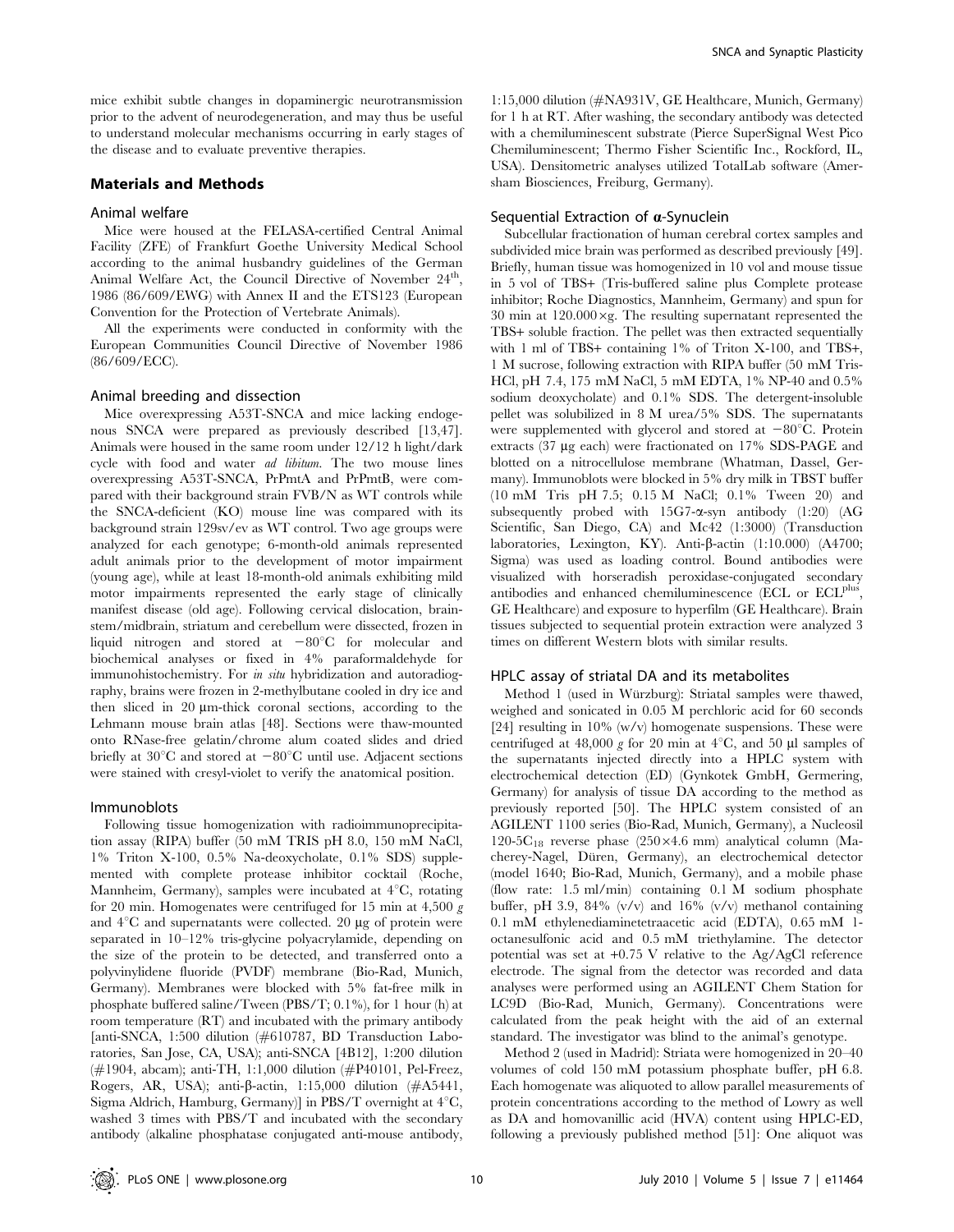diluted (1:2) with 0.4 N perchloric acid containing 0.4 mM sodium disulfite, 0.9 mM EDTA and the corresponding internal standard (dihydroxybenzylamine for catecholamines). Samples were centrifuged for 3 min at  $15,000 \, g$  and supernatants were injected directly into the HPLC system which consisted of the following components: The pump was an isocratic Spectra-Physics 8810. The column was a RP-18 (Spherisorb ODS-2; 150 mm, 4.6 mm, 5 µm particle size; Waters, Massachusetts, USA). The mobile phase, previously filtered and degassed, consisted of 100 mM citric acid, 100 mM sodium acetate, 1.2 mM heptane sulphonate, 1 mM EDTA and 7% methanol (pH 3.9). The flow rate was 0.8 ml/min. The effluent was monitored with a coulochemical detector (Coulochem II, ESA) using a procedure of oxidation/reduction (conditioning cell: +360 mV; analytical cell #1: +50 mV; analytical cell #2: -340 mV) that reaches a sensitivity of 50 nA (10 pg per sample). The signal was recorded on a Spectra-Physics 4290 integrator. The results were obtained from the peaks and calculated by comparison with the area under the corresponding internal standard peak. Values were expressed as ng per mg of protein.

#### DRD1-/DRD2-Immunoblots

In contrast to other immunoblot experiments, the protein samples used for the detection of dopamine receptors DRD1 and DRD2 were not boiled at  $95^{\circ}$ C for 5 min before being loaded onto the gel after personal communication with the group that generated the DRD1A antibody. Instead, the protein samples were heated at  $40^{\circ}$ C for 5 min. The following mouse monoclonal antibodies were used: anti-DRD1A, 1:200 dilution (#sc-33660, D1DR (SG2-D1a); Santa Cruz Biotechnology, Santa Cruz, CA, USA), anti-DRD2 1:200 dilution (#sc-5303, D2DR (B-10); Santa Cruz Biotechnology, Santa Cruz, CA, USA), anti-glyceraldehyde-3-phosphate dehydrogenase (GAPDH), 1:10,000 dilution (#CB1001, mAb (6C5); Calbiochem/Merck, Darmstadt, Germany) and anti- $\beta$ -actin, 1:10,000 dilution ( $\#A5441$ , Clone AC-15; Sigma Aldrich, Hamburg, Germany).

#### DRD1-/DRD2-Autoradiography

Preparation of brain slices. After cervical dislocation of the mice, the brains were carefully dissected, immediately frozen in dry ice cooled 2-methylbutane and stored at  $-80^{\circ}$ C until use. Before the preparation of the 14  $\mu$ m-thick horizontal brain slices, the brains were equilibrated in the cryostat chamber to a temperature of  $-15\pm1^{\circ}$ C. Sections were melted onto super frosted glass slides (Menzel GmbH, Braunschweig, Germany), air dried and finally stored at  $-80^{\circ}$ C until use.

Autoradiography of DRD1 and DRD2 binding. During DRD1 autoradiography, horizontal brain slices were incubated for 1 h at RT in a buffer containing 1 M Tris, 120 mM NaCl, 5 mM KCl, 2 mM CaCl<sub>2</sub>, 1 mM MgCl<sub>2</sub> and 2 nM tritium [<sup>3</sup>H]-labeled SCH23390 (85 Ci/mmol). In case of DRD2 autoradiography, horizontal brain sections were incubated for 1 h on ice in a buffer containing 50 mM Tris citrate (pH 7.4), 120 mM NaCl and  $0.5$  nM  $\left[^{3}H\right]$ -spiperone (15 Ci/mmol). To determine the nonspecific binding of  $[^{3}H]$ -SCH23390 as well as  $[^{3}H]$ -spiperone, slices were incubated in the same way as previously described, both radioligands being replaced by high dosed DA  $(50 \mu M)$  and haloperidol (10  $\mu$ M), respectively. The corresponding signal values were subtracted as non-specific background from the DRD1- and DRD2-specific signal values measured. Following incubation, slices were washed twice for 5 min in ice-cooled buffer, dipped in ice-cooled distilled water and finally dried under a stream of cold air. Autoradiographies were generated by exposing the slices to a [ 3 H]-sensitive Fujifilm imaging plate for 4–7 days and scanning

the signals via a Fujifilm FLA-7000 scanner. Measurement and analysis of the autoradiographies were performed by using Multigauge FujiFilm software.

Data Analysis. Digital photo-stimulated luminescence values per area (PSL/mm<sup>2</sup>) for both hemispheres of each horizontal brain slice were evaluated. Only those hemispheres were included for analysis, which differed less than 20%. Mean values of the two hemispheres of each slice were calculated and the corresponding background values were subtracted, respectively. The data of each individual experiment was checked for biological outliers.

Finally, the data of three independent DRD1 autoradiography experiments as well as the data of two independent DRD2 autoradiography experiments was normalized to the WT signals on the corresponding films and taken together. Student's t-test was used to determine significance.

## Transcriptome analyses with oligonucleotide microarray chips

Tissue was dissected from the brain of young mice (2 WT/2 PrPmtA/2 PrPmtB striata, 2 WT/2 PrPmtA/2 PrPmtB brainstems/midbrains, 2 WT/2 PrPmtA/2 PrPmtB cerebella) and old mice (4 WT/2 PrPmtA/2 PrPmtB striata, 6 WT/4 PrPmtA/3 PrPmtB brainstems/midbrains, 6 WT/5 PrPmtA/4 PrPmtB cerebella). Tissues from individual, particularly old mice up to 28 months age were included here to strengthen the definition of progression markers reflecting old age. Double-stranded cDNA was synthesized from total RNA extracts from the brain tissues using a Superscript Choice Kit (Invitrogen) with a T7-d(T)<sub>24</sub> primer incorporating a T7 RNA polymerase promoter (Metabion, Martinsried, Germany). Subsequently, cRNA was prepared and biotin labeled by in vitro transcription (Enzo Life Sciences, Lörrach, Germany). Labeled cRNA was fragmented by incubation for 35 min at  $94^{\circ}$ C min in the presence of 40 mM Tris-OAc (pH 8.1), 100 mM KOAc, and 30 mM MgOAc. Labeled, fragmented cRNA (15  $\mu$ g) was hybridized for 16 h at 45<sup>°</sup>C to a 430 2.0 mouse genome array (Affymetrix, Santa Clara, CA, USA). After hybridization, gene chips were automatically washed and stained with streptavidin–phycoerythrin using a fluidics station. The probe arrays were scanned at  $0.7 \mu m$  resolution using a Genechip System Scanner 3000. Scanned images were subjected to visual inspection and analyzed using the Affymetrix's GCOS version 1.3.

The biomathematical analyses were performed by the IMGM Institute (Martinsried, Germany). To define the influence of the factors genotype or age on the transcriptome, linear models were applied. To determine the effect of genotype, the overlap between PrPmtA versus WT, and PrPmtB versus WT, changes were examined. For the mathematical-statistical assessment of data, their visualization and functional correlation, the software platform R (version 2.4.0) and the pertinent bioconductor packages Limma and Affy as well as the Spotfire Decision Site for Functional Genomics 9.0 and diverse tools at the panther website (http://www.pantherdb.org) were used. Initially, the expression data from all chips were normalized with the RMA (Robust Multichip Average) method to yield  $log_2$ -transformed signal values. Global gene expression was compared between chips using scatter plots and Pearson's R correlation coefficients. The signal values were then averaged for the individual subgroups and transformed to linear scales to derive fold change values. Differences between subgroups were extracted as contrasts and analyzed with the moderated F-test (empirical Bayes method) including a correction step for multiple testing with the 5%-FDRbased method of Benjamini and Hochberg. To attribute significant regulations to individual genes, a decision matrix was generated based on the function decide tests within the Limma option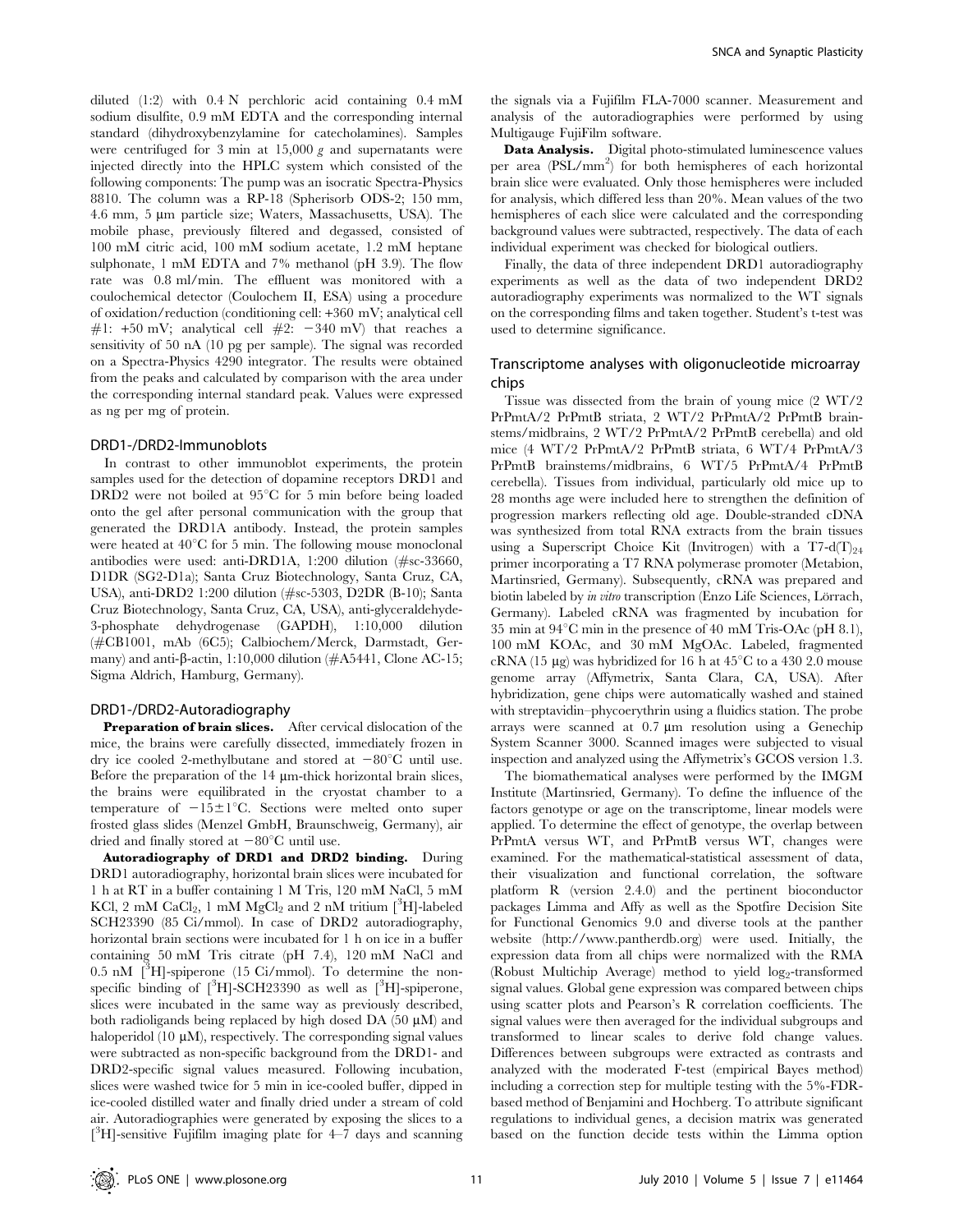nestedF, where significant up- or downregulations are represented by values of  $+1$  or  $-1$ , respectively. All microarray data discussed in this publication are MIAME compliant; raw data have been deposited in the MIAME compliant NCBI's database Gene Expression Omnibus (GEO) [49] and are accessible through GEO series accession number GSE20547.

#### In situ hybridization of  $Cb_1$  mRNA

Analyses of  $Cb<sub>1</sub>$  transcript levels were performed as previously described [52]. Briefly, sections were fixed in 4% paraformaldehyde for 5 min, rinsed twice in PBS, acetylated by incubation in 0.25% acetic anhydride and prepared in 0.1 M triethanolamine/ 0.15 M sodium chloride (pH 8.0) for 10 min. They were rinsed again in 0.3 M sodium chloride/0.03 M sodium citrate, pH 7.0, dehydrated and delipidated via an ethanol/chloroform series. A mixture (1:1:1) of the three 48-mer oligonucleotide probes complementary to bases 4–51, 349–396 and 952–999 of the rat  $Cb_1$  cDNA (Du Pont NEN; the specificity of the probes used was assessed by Northern blot analysis) was  $3'$ -end labeled with  $\binom{35}{5}$ dATP using terminal deoxynucleotidyl transferase. The sections were hybridized with  $\int^{35}S$ ]-labeled oligonucleotide probes  $(7.5\times10^5$  dpm per section), washed, exposed to X-ray film (Kodak) for one week and developed (D-19, Kodak) for 6 min at  $20^{\circ}$ C. The intensity of the hybridization signal was assessed by measuring the grey levels in the autoradiographic films using computer-assisted videodensitometry. Adjacent brain sections were co-hybridized with a 100-fold excess of cold probe or with RNase to determine the specificity of the signal (data not shown). Details of this procedure have been published previously [53].

#### Autoradiography of  $CB<sub>1</sub>$  binding

The protocol used was previously described. Briefly, slide mounted brain sections were incubated for  $2.5$  h at  $37^{\circ}$ C in a buffer containing 50 mM TRIS with 5% bovine serum albumin (BSA, fatty acid-free), pH 7.4, and 10 nM  $[^{3}H]$ -CP-55,940 (Du Pont NEN) prepared in the same buffer, in the absence or the presence of  $10 \mu M$  non-labeled CP-55,940 (Sigma Aldrich, Hamburg, Germany) to determine the total and the non-specific binding, respectively. Following incubation, slides were washed in 50 mM TRIS buffer with 1% BSA (fatty acid-free), pH 7.4, for 4 h  $(2\times2$  h) at 0°C, dipped in ice-cold distilled water and dried under a stream of cool dry air. Autoradiograms were generated by apposing the labeled tissues, together with autoradiographic standards ([<sup>3</sup>H] micro-scales; Amersham Biosciences, Freiburg, Germany), to  $[^{3}H]$ -sensitive film  $([^{3}H]$ -Hyperfilm; Amersham Biosciences, Freiburg, Germany) for a period of 2 weeks. Autoradiograms were developed (D-19, Kodak) for 4 min at  $20^{\circ}$ C, and the films were analyzed and quantified in a computerassisted videodensitometer using standard curves generated from [<sup>3</sup>H]-standards.

#### Transcript level assays with quantitative real-time RT-PCR

Total RNA was extracted from mouse brain tissues with TRIZOL (Invitrogen, Karlsruhe, Germany) and digested with DNase (amplification grade I; Invitrogen, Karlsruhe, Germany) following the manufacturers' instructions. In the case of the striata, RNeasy Lipid Tissue Mini Kit (Qiagen, Hilden, Germany) was used for RNA extraction.  $2 \mu g$  of DNase treated RNA were reverse transcribed in a 36  $\mu$ l reaction, using pd(N)<sub>6</sub> and NotId(T)18 primers (First Strand cDNA Synthesis Kit; Amersham Biosciences, Freiburg, Germany). All qPCR reactions were carried out in 20  $\mu$ l containing 0.5  $\mu$ l of cDNA template, 10  $\mu$ l of 2 $\times$ TaqMan<sup>®</sup> Universal Master Mix (Applied Biosystems, Foster City, CA, USA) and 1  $\mu$ l TaqMan<sup>®</sup> gene expression assay on an ABI

Prism 5700 sequence detection system. The following PCR protocol was used: "stage  $1$ " 2 min at  $50^{\circ}$ C; "stage  $2$ " 10 min at 95 $°C$ ; "stage 3" 15 sec at 95 $°C/40$  sec at 60 $°C$  (40 repeats). The following mouse  $TaqMan^{\circledR}$  assays were employed: SNCA Hs01103383\_m1,  $Atf2$  Mm00833804\_g1,  $Cb_1$  Mm00432621\_s1, Comt Mm00514377\_m1, Dat (= Slc6a3) Mm00438388\_m1, Ddc Mm00516688\_m1, Gch1 Mm00514993\_m1, Homer1 Mm00516275\_ m1, Maoa Mm00558004\_m1, Maob Mm00555412\_m1, Pde7b Mm00450009\_m1, Spr Mm00488430\_m1, Th Mm00447546\_m1,  $Vmat2$  (=  $Slc18a2$ ) Mm00553058\_m1 and Tbp Mm00446973\_m1 as internal standard for normalization. Expression changes were analyzed with the  $2^{-\Delta\Delta\text{Ct}}$  method [52].

Analysis of frequenin mRNA levels in individual neuromelaninpositive SN DA neurons from human post mortem Parkinson's disease and matched control brains via UV-lasermicrodissection (UV-LMD) and qPCR was carried out essentially as described [54] using the human TaqMan® assay Freq Hs00977274 (60 bp, spanning exon boundary 4-5; Applied Biosystems). Standard curve for qPCR quantification was generated using serial dilutions of cDNA (3, 0.3 and 0.03 ng) derived from human SN tissue RNA (Ambion) as template in duplicates in  $n = 3$  independent qPCR runs. Fluorescence threshold for all data for Ct analysis was 0.3; human *freq* cDNA standard-curve parameters: slope:  $3.24 \pm 0.01$ ; R2:  $1.00 \pm 0.01$ , Y-Intercept:  $30.82 \pm 0.34$ .

# Preparation and maintenance of slices for electrophysiological recordings

Corticostriatal coronal slices (thickness, 270 nm) were cut from 18-month-old male WT, PrPmtA and PrPmtB mice (n = 10 mice per genotype) using a vibratome. Preparation and maintenance of rat corticostriatal slices have been previously described [26,55,56]. A single slice was transferred to a recording chamber and submerged in a continuously flowing Kreb's solution  $(34^{\circ}C; 2.5-$ 3 ml/min) bubbled with a 95%  $O<sub>2</sub>$ –5%  $CO<sub>2</sub>$  gas mixture. The composition of the solution was: 126 mM NaCl, 2.5 mM KCl, 1.2 mM  $MgCl_2$ , 1.2 mM  $NaH_2PO_4$ , 2.4 mM  $CaCl_2$ , 10 mM glucose, and 25 mM  $\rm NaHCO_3.$ 

### Electrophysiology

Striatal MSNs were visualized using differential interference contrast (Nomarski) and infrared microscopy (Olympus Europa GmbH, Hamburg, Germany). Patch-clamp recordings were performed with borosilicate glass pipettes  $(4-7 \text{ M}\Omega)$  filled with intracellular solution: 145 mM  $K^+$ -gluconate, 0.1 mM CaCl<sub>2</sub>, 2 mM MgCl<sub>2</sub>, 0.1 mM ethyleneglycoltetraacetic acid (EGTA),  $10 \text{ mM} = 4-(2-hydroxyethyl)-1-piperazineethanesulfonic$ (HEPES), 0.3 mM guanosine triphosphate (GTP) and 2 mM Mg-ATP, adjusted to pH 7.3 with KOH. Signals were amplified with a Multiclamp 700B amplifier, recorded in current-clamp mode and stored on PC using pClamp10 (Axon Instruments, Foster City, CA, USA). Whole-cell access resistance was  $5-30$  M $\Omega$ . For extracellular recordings an Axoclamp 2B amplifier (Axon Instruments, Foster City, CA, USA) was used and recording electrodes, filled with 2 mol/l NaCl  $(15-20 \text{ M}\Omega)$ , were invariably placed within the striatum. The FP amplitude was defined as the average of the amplitude from the peak of the early positivity to the peak negativity and the amplitude from the peak negativity to peak late positivity [57]. A corticostriatal FP was evoked every 10 sec by means of a bipolar electrode connected to a stimulator unit (Grass Telefactor, USA). The stimulating electrode was located in the white matter between the cortex and the striatum to activate corticostriatal fibers. For the input-output curve, a stimulus of increasing voltage intensity and constant duration (200  $\mu$ sec) was delivered every 10 sec prior the onset of each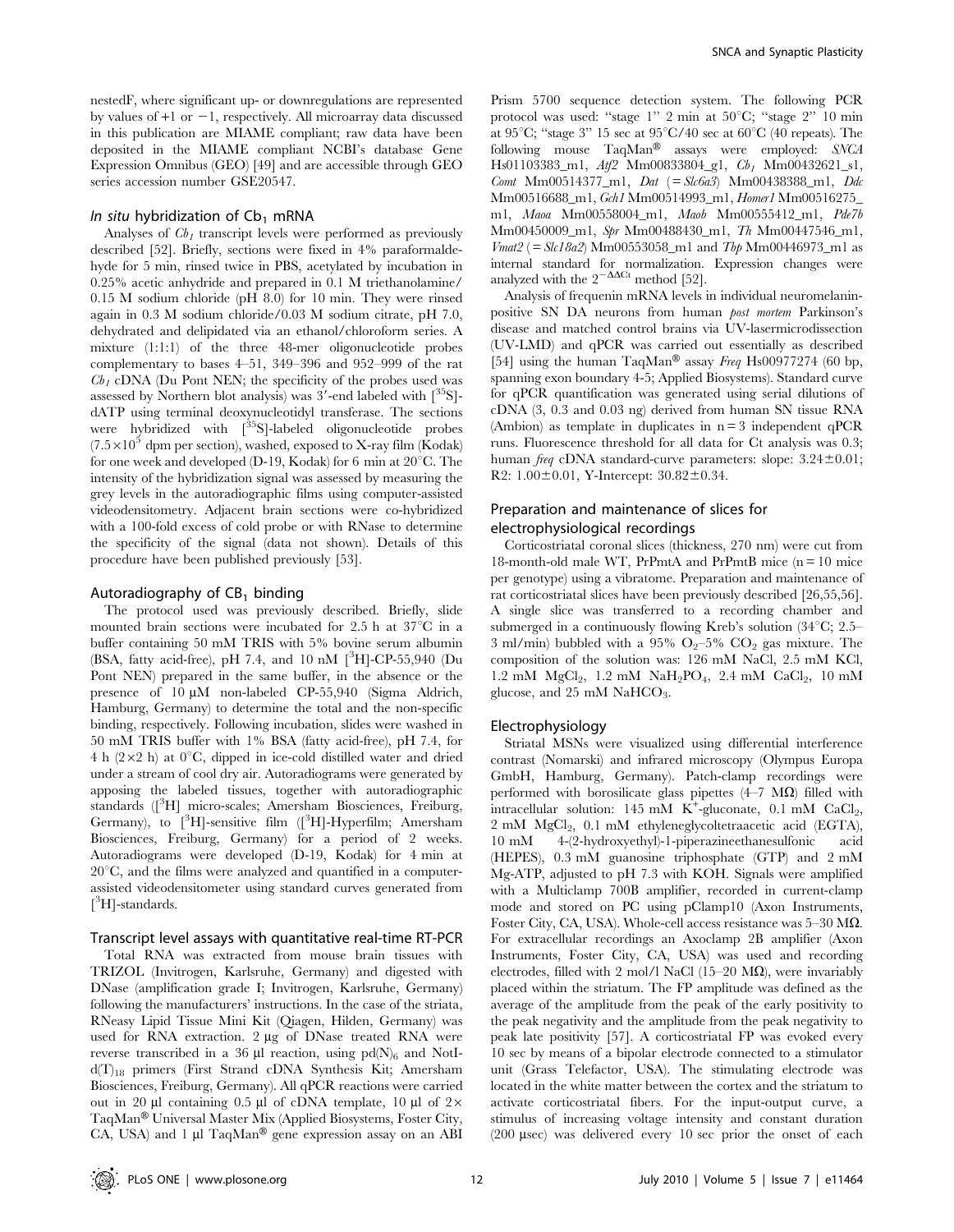experiment. Quantitative data are expressed as a percentage of the FP amplitudes in respect to the relative control amplitude values, the latter representing the mean of responses recorded during a stable period. For induction of LTD, a conditioning high frequency stimulation (HFS) protocol of three trains (3 sec duration at 20 sec intervals) was delivered at 100 Hz frequency. Only one experiment involving a conditioning HFS protocol was conducted on a single slice. Offline analysis and statistic was performed using Clampfit 10 (Axon Instruments, Foster City, CA, USA) and GraphPad Prism 3.02 (GraphPad Software, San Diego CA, USA) software. Analysis of variance (ANOVA) and Bonferroni's post hoc test were used for statistical analysis. Values given in the figures and text are mean  $\pm$  standard error of the mean (SEM).

#### Statistical analysis

Statistical analysis of DA concentration, in situ hybridization, receptor autoradiography and qPCR was performed using unpaired t-tests via the Prism 3 software (GraphPad, La Jolla, CA, USA). Data are presented as mean  $\pm$  SEM. Significant differences were highlighted with asterisks (\* p $<0.05$ ; \*\* p $<0.01$ ; \*\*\*  $p<0.001$ ).

#### Supporting Information

Figure S1 SNCA/A53T-SNCA and TH immunoblots of striatal protein extracts at young and old age. Illustration of tyrosine hydroxylase (TH; left panel) and  $\alpha$ -synuclein (murine SNCA and human A53T-SNCA; right panel) protein levels in all mutant mouse lines (PrPmtA, PrPmtB and KO) as well as wild-type (WT) animals (FVB/N and 129sv/ev) at both ages investigated. Both TH and SNCA/A53T-SNCA immunoblots demonstrate that dopaminergic innervation to the striatum is preserved at both ages studied and that SNCA does not vary with age in these animals. As expected, no endogenous SNCA was present in striatal tissues of the KO mice (data not shown). Equal loading was controlled with  $\beta$ -actin. N = 4 animals per age and genotype.

Found at: doi:10.1371/journal.pone.0011464.s001 (5.91 MB TIF)

Figure S2 Insoluble alpha-synuclein in human PD and old A53T-SNCA brain. Tissue samples were subjected to sequential protein extraction as described in materials and methods, including cortex tissue (A) from a patient with Parkinson's disease (PD; BrainNet, Munich) as positive control and (B) from healthy human individual as negative control, together with samples of striatum and midbrain from (B) 18-month-old PrPmtA mice and (C) PrPmtB mice. The immunoblots were detected with an antibody recognizing the NAC fragment of human and mouse alpha-synuclein. Thus, signals in TBS-soluble fractions correspond to soluble alpha-synuclein, T/T signals correspond to membranebound alpha-synuclein and bands in the urea (U) fractions represents insoluble alpha-synuclein. (A) In the analyzed disease patient, alpha-synuclein was detected in the soluble (TBS), membrane-bound  $(T/T)$  and in the insoluble  $(U)$  extracts.  $(B)$ Comparable to signals seen in the PD patient, also the the insoluble fraction of PrPmtA nigrostriatal tissue contained monomeric alpha-synuclein and faint high molecular bands. In a healthy human control individual, alpha-synuclein signal was detected only in soluble and membrane-bound fraction, but not in the insoluble fraction of brain tissue. (C) A prominent insoluble monomeric  $(\alpha$ -Syn)1 signal was detectable in midbrain of a 18month-old PrPmtB transgenic mice (left panel), and (right panel) insoluble alpha-synuclein was found as high molecular forms  $(\alpha -$ Syn)n in striatum and as monomeric species in striatum and midbrain of a second 18-month-old PrPmtB mouse, but not in a

third analyzed mouse. Bands of insoluble anti-alpha-synucleinimmunoreactivity were highlighted with asterisks. Beta-actin was used as loading control.

Found at: doi:10.1371/journal.pone.0011464.s002 (4.54 MB TIF)

Figure S3 Altered frequenin mRNA expression of individual substantia nigra dopaminergic neuron from human PD post mortem midbrain via UV-LMD and qPCR. Neuromelaninpositive [NM(+)] neurons were isolated via UV-laser microdissection from cresylviolet-stained horizontal midbrain cryo-sections from PD and control brains  $(n=5 \text{ each}, \text{ provided from the})$ German BrainNet). Left: Scatter plot of frequenin mRNA levels in PD and control brains. mRNA expression of each pool of 15 NMand tyrosine hydroxylase- (TH-) positive SN DA neurons is given as pg-equivalents of total cDNA, derived from human SN tissue, per cell (determined via qPCR, standard curve quantification). Bars represent mean $\pm$ SEM frequenin mRNA levels for all analyzed SN DA pools of each individual brain, (age, gender and RNA integrity number (RIN) for each brain is given at the bottom). Right: Mean mRNA level of frequenin was significantly higher in individual NM(+) SN DA neurons from PD brains compared to those of controls (PD:  $17.89 \pm 1.54$  pg, n = 33; controls  $6.78 \pm 1.07$ ,  $n = 27$ ;  $p = 2 \times 10^{(-7)}$ .

Found at: doi:10.1371/journal.pone.0011464.s003 (5.21 MB TIF)

Table S1 Expression analysis of candidate genes involved in dopamine homeostasis via qPCR. Transcript expression levels of enzymes involved in dopamine synthesis or degradation as well as transporters responsible for reuptake and sequestration of dopamine in presynaptic storage vesicles in the striatum of old A53T-SNCA overexpressing mice (PrPmtA:  $n = 3-6$ ; PrPmtB:  $n = 3-8$ ) and corresponding wild-type animals (WT:  $n = 3-6$ ) were studied via qPCR. The only transcript, which was consistently altered in both transgenic mouse lines PrPmtA and PrPmtB at old age, was the transcript for the extraneuronal dopamine-degrading enzyme catechol-ortho-methyltransferase (Comt). Significant transcript expression changes are presented in percentage  $\pm$  SEM and highlighted with black arrows and asterisks (\*\*  $p<0.01$ ; \*\*\*  $p<0.001$ ). Found at: doi:10.1371/journal.pone.0011464.s004 (0.03 MB XLS)

Table S2 Transcriptome excerpt of striatum, brainstem/midbrain and cerebellum of young and old A53T-SNCA overexpressing mice. Significantly down- (-1) or up- (+1) regulated transcripts are clustered for DA-induced genes, alpha-synuclein interacting proteins, signaling proteins, transcription/translation and adhesion proteins. References with relevance for PD pathogenesis are given for each transcript.

Found at: doi:10.1371/journal.pone.0011464.s005 (0.04 MB XLS)

Table S3 Independent validation of transcriptional dysregulation of dopamine-induced genes by qPCR. Striatal mRNA expression levels in old PrPmtA and PrPmtB mouse brains were documented. Significant changes are highlighted with arrows, the significance values is illustrated by asterisks (\* p $\leq 0.05$ ; \*\* p $\leq 0.01$ ; \*\*\* p<0.001).  $N = 4$  per genotype.

Found at: doi:10.1371/journal.pone.0011464.s006 (0.03 MB XLS)

## Acknowledgments

We thank M. Talamini, B. Meseck-Selchow, F. Carew-Jones and the staff at our animal facility (ZFE Frankfurt) for technical assistance, and T.P. Velavan for help with sequential extraction of mouse tissue samples. We are particularly grateful to the brain donors and the German BrainNet (GA28). We thank Leica Microsystems for providing the UV-LMD6000.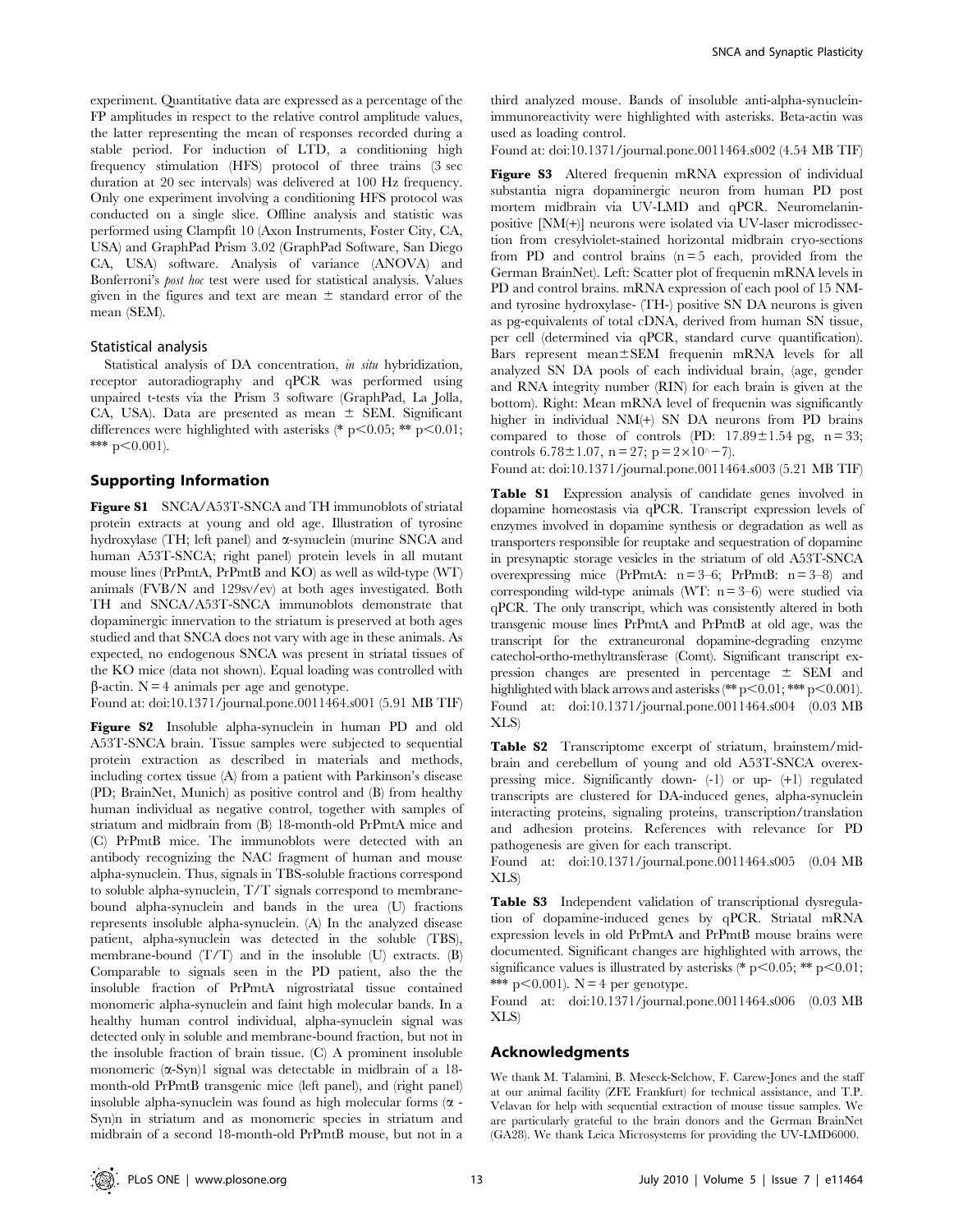## Author Contributions

Conceived and designed the experiments: BL JFR MG HL PC GA SG. Performed the experiments: AK KLD ILB AT MT VB MB MGA SN FS.

## References

- 1. Chandra S, Gallardo G, Fernandez-Chacon R, Schluter OM, Sudhof TC (2005) Alpha-synuclein cooperates with CSPalpha in preventing neurodegeneration. Cell 123: 383–396.
- 2. Liu S, Ninan I, Antonova I, Battaglia F, Trinchese F, et al. (2004) alpha-Synuclein produces a long-lasting increase in neurotransmitter release. Embo J  $23.4506 - 4516$
- 3. Polymeropoulos MH, Lavedan C, Leroy E, Ide SE, Dehejia A, et al. (1997) Mutation in the alpha-synuclein gene identified in families with Parkinson's disease. Science 276: 2045–2047.
- 4. Singleton AB, Farrer M, Johnson J, Singleton A, Hague S, et al. (2003) alpha-Synuclein locus triplication causes Parkinson's disease. Science 302: 841.
- 5. Spillantini MG, Crowther RA, Jakes R, Hasegawa M, Goedert M (1998) alpha-Synuclein in filamentous inclusions of Lewy bodies from Parkinson's disease and dementia with lewy bodies. Proc Natl Acad Sci U S A 95: 6469–6473.
- 6. Braak H, Del Tredici K, Rub U, de Vos RA, Jansen Steur EN, et al. (2003) Staging of brain pathology related to sporadic Parkinson's disease. Neurobiol Aging 24: 197–211.
- 7. Krasnova IN, Betts ES, Dada A, Jefferson A, Ladenheim B, et al. (2007) Neonatal dopamine depletion induces changes in morphogenesis and gene expression in the developing cortex. Neurotox Res 11: 107–130.
- 8. Seeman P, Niznik HB (1990) Dopamine receptors and transporters in Parkinson's disease and schizophrenia. Faseb J 4: 2737–2744.
- 9. Gerfen CR (2000) Molecular effects of dopamine on striatal-projection pathways. Trends Neurosci 23: S64–70.
- 10. Calabresi P, Mercuri NB, Di Filippo M (2009) Synaptic plasticity, dopamine and Parkinson's disease: one step ahead. Brain 132: 285–287.
- 11. Day M, Wang Z, Ding J, An X, Ingham CA, et al. (2006) Selective elimination of glutamatergic synapses on striatopallidal neurons in Parkinson disease models. Nat Neurosci 9: 251–259.
- 12. Cenci MA, Lundblad M (2006) Post- versus presynaptic plasticity in L-DOPAinduced dyskinesia. J Neurochem 99: 381–392.
- 13. Gispert S, Del Turco D, Garrett L, Chen A, Bernard DJ, et al. (2003) Transgenic mice expressing mutant A53T human alpha-synuclein show neuronal dysfunction in the absence of aggregate formation. Mol Cell Neurosci 24: 419–429.
- 14. Masliah E, Rockenstein E, Veinbergs I, Mallory M, Hashimoto M, et al. (2000) Dopaminergic loss and inclusion body formation in alpha-synuclein mice: implications for neurodegenerative disorders. Science 287: 1265–1269.
- 15. Richfield EK, Thiruchelvam MJ, Cory-Slechta DA, Wuertzer C, Gainetdinov RR, et al. (2002) Behavioral and neurochemical effects of wildtype and mutated human alpha-synuclein in transgenic mice. Exp Neurol 175: 35–48.
- 16. Tofaris GK, Garcia Reitbock P, Humby T, Lambourne SL, O'Connell M, et al. (2006) Pathological changes in dopaminergic nerve cells of the substantia nigra and olfactory bulb in mice transgenic for truncated human alpha-synuclein(1- 120): implications for Lewy body disorders. J Neurosci 26: 3942–3950.
- 17. Abeliovich A, Schmitz Y, Farinas I, Choi-Lundberg D, Ho WH, et al. (2000) Mice lacking alpha-synuclein display functional deficits in the nigrostriatal dopamine system. Neuron 25: 239–252.
- 18. Chandra S, Fornai F, Kwon HB, Yazdani U, Atasoy D, et al. (2004) Doubleknockout mice for alpha- and beta-synucleins: effect on synaptic functions. Proc Natl Acad Sci U S A 101: 14966–14971.
- 19. Al-Wandi A, Ninkina N, Millership S, Williamson SJ, Jones PA, et al. (2008) Absence of alpha-synuclein affects dopamine metabolism and synaptic markers in the striatum of aging mice. Neurobiol Aging.
- 20. Lotharius J, Barg S, Wiekop P, Lundberg C, Raymon HK, et al. (2002) Effect of mutant alpha-synuclein on dopamine homeostasis in a new human mesencephalic cell line. J Biol Chem 277: 38884–38894.
- 21. Sidhu A, Wersinger C, Vernier P (2004) alpha-Synuclein regulation of the dopaminergic transporter: a possible role in the pathogenesis of Parkinson's disease. FEBS Lett 565: 1–5.
- 22. Thomas U (2002) Modulation of synaptic signalling complexes by Homer proteins. J Neurochem 81: 407–413.
- 23. Kreitzer AC, Malenka RC (2007) Endocannabinoid-mediated rescue of striatal LTD and motor deficits in Parkinson's disease models. Nature 445: 643–647.
- 24. Giuffrida A, Parsons LH, Kerr TM, Rodriguez de Fonseca F, Navarro M, et al. (1999) Dopamine activation of endogenous cannabinoid signaling in dorsal striatum. Nat Neurosci 2: 358–363.
- 25. Zeng BY, Dass B, Owen A, Rose S, Cannizzaro C, et al. (1999) Chronic L-DOPA treatment increases striatal cannabinoid CB1 receptor mRNA expression in 6-hydroxydopamine-lesioned rats. Neurosci Lett 276: 71–74.
- 26. Calabresi P, Ascone CM, Centonze D, Pisani A, Sancesario G, et al. (1997) Opposite membrane potential changes induced by glucose deprivation in striatal spiny neurons and in large aspiny interneurons. J Neurosci 17: 1940–1949.

Analyzed the data: AK KLD ILB AT MT MB MGA SN FS SG. Contributed reagents/materials/analysis tools: UW. Wrote the paper: AK KLD PC GA SG.

- 27. Calabresi P, Mercuri NB, Bernardi G (1990) Synaptic and intrinsic control of membrane excitability of neostriatal neurons. II. An in vitro analysis. J Neurophysiol 63: 663–675.
- 28. Jiang ZG, North RA (1991) Membrane properties and synaptic responses of rat striatal neurones in vitro. J Physiol 443: 533–553.
- 29. Kita H, Kitai ST (1994) The morphology of globus pallidus projection neurons in the rat: an intracellular staining study. Brain Res 636: 308–319.
- 30. Calabresi P, Picconi B, Tozzi A, Di Filippo M (2007) Dopamine-mediated regulation of corticostriatal synaptic plasticity. Trends Neurosci 30: 211–219.
- 31. Kitada T, Tong Y, Gautier CA, Shen J (2009) Absence of nigral degeneration in aged parkin/DJ-1/PINK1 triple knockout mice. J Neurochem 111: 696–702.
- 32. Itier JM, Ibanez P, Mena MA, Abbas N, Cohen-Salmon C, et al. (2003) Parkin gene inactivation alters behaviour and dopamine neurotransmission in the mouse. Hum Mol Genet 12: 2277–2291.
- 33. Lotharius J, Brundin P (2002) Impaired dopamine storage resulting from alphasynuclein mutations may contribute to the pathogenesis of Parkinson's disease. Hum Mol Genet 11: 2395–2407.
- 34. Mosharov EV, Staal RG, Bove J, Prou D, Hananiya A, et al. (2006) Alphasynuclein overexpression increases cytosolic catecholamine concentration. J Neurosci 26: 9304–9311.
- 35. Wersinger C, Sidhu A (2005) Disruption of the interaction of alpha-synuclein with microtubules enhances cell surface recruitment of the dopamine transporter. Biochemistry 44: 13612–13624.
- 36. Senior SL, Ninkina N, Deacon R, Bannerman D, Buchman VL, et al. (2008) Increased striatal dopamine release and hyperdopaminergic-like behaviour in mice lacking both alpha-synuclein and gamma-synuclein. Eur J Neurosci 27: 947–957.
- 37. Tappe A, Kuner R (2006) Regulation of motor performance and striatal function by synaptic scaffolding proteins of the Homer1 family. Proc Natl Acad Sci U S A 103: 774–779.
- 38. Henning J, Koczan D, Glass A, Karopka T, Pahnke J, et al. (2007) Deep brain stimulation in a rat model modulates TH, CaMKIIa and Homer1 gene expression. Eur J Neurosci 25: 239–250.
- 39. Yamada H, Kuroki T, Nakahara T, Hashimoto K, Tsutsumi T, et al. (2007) The dopamine D1 receptor agonist, but not the D2 receptor agonist, induces gene expression of Homer 1a in rat striatum and nucleus accumbens. Brain Res 1131: 88–96.
- 40. Sasaki T, Kotera J, Omori K (2004) Transcriptional activation of phosphodiesterase 7B1 by dopamine D1 receptor stimulation through the cyclic AMP/ cyclic AMP-dependent protein kinase/cyclic AMP-response element binding protein pathway in primary striatal neurons. J Neurochem 89: 474–483.
- 41. Kuwajima M, Dehoff MH, Furuichi T, Worley PF, Hall RA, et al. (2007) Localization and expression of group I metabotropic glutamate receptors in the mouse striatum, globus pallidus, and subthalamic nucleus: regulatory effects of MPTP treatment and constitutive Homer deletion. J Neurosci 27: 6249–6260.
- 42. Pearson AG, Curtis MA, Waldvogel HJ, Faull RL, Dragunow M (2005) Activating transcription factor 2 expression in the adult human brain: association with both neurodegeneration and neurogenesis. Neuroscience 133: 437–451.
- 43. Winter C, Schenkel J, Burger E, Eickmeier C, Zimmermann M, et al. (2000) The immunophilin ligand FK506, but not GPI-1046, protects against neuronal death and inhibits c-Jun expression in the substantia nigra pars compacta following transection of the rat medial forebrain bundle. Neuroscience 95: 753–762.
- 44. Calabresi P, Centonze D, Bernardi G (2000) Electrophysiology of dopamine in normal and denervated striatal neurons. Trends Neurosci 23: S57–63.
- 45. Nemani VM, Lu W, Berge V, Nakamura K, Onoa B, et al. (2010) Increased expression of alpha-synuclein reduces neurotransmitter release by inhibiting synaptic vesicle reclustering after endocytosis. Neuron 65: 66–79.
- 46. Cao P, Yuan Y, Pehek EA, Moise AR, Huang Y, et al. Alpha-synuclein disrupted dopamine homeostasis leads to dopaminergic neuron degeneration in Caenorhabditis elegans. PLoS One 5: e9312.
- 47. Cabin DE, Shimazu K, Murphy D, Cole NB, Gottschalk W, et al. (2002) Synaptic vesicle depletion correlates with attenuated synaptic responses to prolonged repetitive stimulation in mice lacking alpha-synuclein. J Neurosci 22: 8797–8807.
- 48. Lehmann A (1974) Atlas stereotaxique du Cerveau de la Souris Centre National de la Recherche Scientifique, Paris.
- 49. Seidel K, Schols L, Nuber S, Petrasch-Parwez E, Gierga K, et al. First appraisal of brain pathology owing to A30P mutant alpha-synuclein. Ann Neurol 67: 684–689.
- 50. Romero J, de Miguel R, Garcia-Palomero E, Fernandez-Ruiz JJ, Ramos JA (1995) Time-course of the effects of anandamide, the putative endogenous cannabinoid receptor ligand, on extrapyramidal function. Brain Res 694: 993–939.